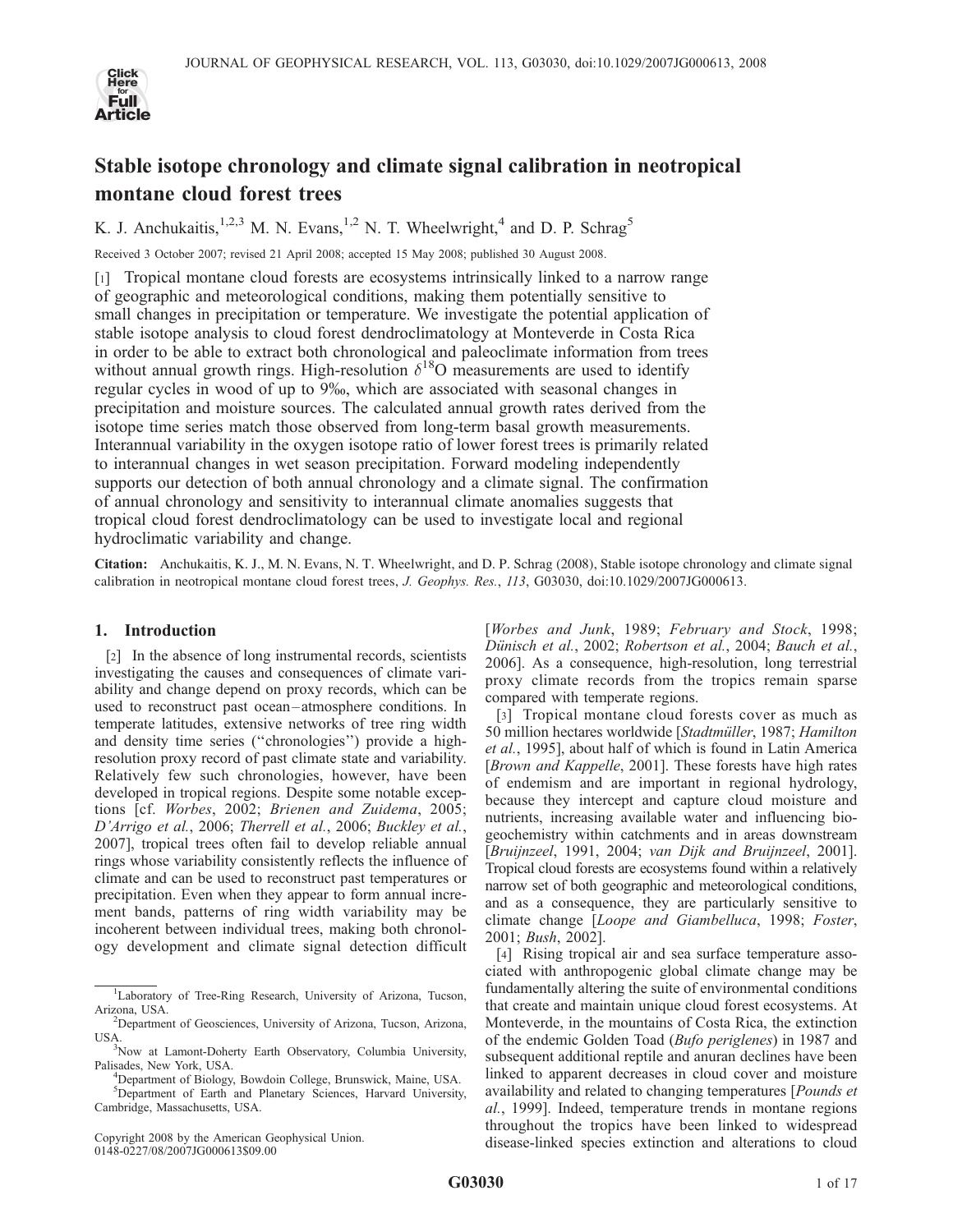forest biogeography [Pounds et al., 2006]. A rise in tropical air temperatures above 1000 meters has been observed since 1970 [Diaz and Graham, 1996]. Climate change appears to be exposing plant and animal communities to increased environmental stress, which may exacerbate other proximal threats, including disease and habitat destruction [Root et al., 2003; Pounds et al., 2006].

[5] Limited long-term instrumental climate records from the tropics, and in particular tropical montane regions [Bradley et al., 2006], impede efforts to better understand both global climate variability and its influence on local hydroclimatology and ecology. Without a historical baseline and the context provided by long-term climate records, it is difficult to attribute the observed changes in climate and ecological systems at Monteverde and other tropical mountain forests to anthropogenic climate forcing [Still et al., 1999; Pounds et al., 2006], mesoscale influences including land clearance [Lawton et al., 2001; Nair et al., 2003], or natural variability in tropical and extratropical climate. Limited observational data and the lack of high resolution proxies from these ecosystems also restrict any opportunity to validate GCM predictions for future change [Foster, 2001]. Both observed and potential future changes, and their hypothesized ecological consequences, need to be placed in the context of low-frequency (decadal to centennial) climate variability and trends over the recent past. Climate reconstructions from tropical montane cloud forests would provide the necessary context for the interpretation of the limited instrumental climate record, and allow the identification of variability or trends that are outside of the range of natural variability.

[6] We hypothesize that the unique hydroclimatic conditions associated with cloud forests creates an annual climate signal in the oxygen isotope ratio  $(\delta^{18}O)$  in tree xylem cellulose that can be used to develop a proxy record of climate variability from tropical montane regions. Highresolution oxygen isotope measurements can be used for both chronological control and climatic interpretation and reconstruction. Our study focuses on the Monteverde Cloud Forest in Costa Rica where environmental and meteorological data [Nadkarni and Wheelwright, 2000], available over the last 20 years, provides the data necessary to validate this hypothesis. Our ultimate goal is to develop the necessary basis for proxy reconstructions of interannual tropical climate variability using stable oxygen isotope series from cloud forest trees without annual rings.

## 2. A Stable Isotope Approach to Cloud Forest Dendroclimatology

[7] Tropical montane cloud forests are ecosystems characterized by frequent or persistent orographic cloud immersion [Bruijnzeel and Veneklaas, 1998]. During the dry season, water stripped from the cloud bank by vegetation provides sufficient soil moisture such that trees may experience no effective water deficit [Bruijnzeel and Proctor, 1995; Kapos and Tanner, 1985; Holder, 2004]. Precipitation, which provides the bulk of available water during the rainy season, and cloud water, which is the primary moisture source during the dry season, are isotopically distinct [Ingraham, 1998]. Phase transitions between liquid and vapor result in fractionation effects, which create isotopic differences between these two water sources. Condensation of clouds by orographic uplift results in liquid water which has relatively heavy  $\delta^{18}O$  values as compared with rainfall, which has a lower  $\delta^{18}$ O value due to progressive Rayleigh distillation [Ingraham, 1998]. Similarly, the limited amount of rainfall received during the dry season has a relatively heavy  $\delta^{18}$ O signature. This is related primarily to the "amount effect", where the  $\delta^{18}$ O of precipitation is negatively correlated to the quantity, and is one of the primary causes of intra-annual patterns in the isotopic composition of rainfall throughout the tropics [Gat, 1996]. The amount effect is evident in the stable isotopic composition of Costa Rican surface waters [Lachniet and Patterson, 2002].

[8] Data from both Monteverde [Feild and Dawson, 1998] and other fog-dependent environments [Ingraham and Matthews, 1990, 1995; Dawson, 1998; Fischer and Still, 2007; Scholl et al., 2007] indicate that differences of at least 4% to 6% may exist between cloud water and rainfall. Rhodes et al. [2006] and Guswa et al. [2007] also report differences between dry (boreal winter) and wet (boreal summer) season volume-weighted precipitation and throughfall  $\delta^{18}O$  from Monteverde as great as 9‰. The waters available to plants in cloud forest ecosystems are therefore distinctly different between seasons. Feild and Dawson [1998] confirmed that the xylem water of canopy trees at Monteverde had the isotopic signature of rainfall during the wet season. Cloud water should be one of the primary water sources available to trees during the dry season [cf. Dawson, 1998]. However, at Monteverde dry season precipitation and cloud water have overlapping  $\delta^{18}O$ signatures [Schmid, 2004; Scholl et al., 2007], so that trees may draw from a mixed moisture source but with an overall enriched oxygen isotope composition compared with that of wet season rainfall [Guswa et al., 2007].

[9] These seasonal changes in the isotopic composition of the primary water sources for trees in cloud forests should produce a seasonal cycle in the oxygen isotope ratio of cellulose in the secondary radial growth of these trees. Finescale analysis of isotope ratios of cellulose along the growth radius of a tree's main trunk will yield a time series of water use by the trees. The seasonal cycle can be used to identify the growth increment from an individual year (with 1 cycle = 1 calendar year), even in the absence of visible annual banding [Evans and Schrag, 2004]. Significant departures from the regular isotope cycle should result from local hydroclimatic alterations, including precipitation anomalies and changes in cloudiness, moisture advection, relative humidity, and temperature (Figure 1).

[10] The relationship between the local hydroclimatology of tropical montane cloud forests and the resulting  $\delta^{18}$ O value of cellulose in trees can be understood using the mechanistic model developed by Roden et al. [2000]:

$$
\delta^{18} \mathcal{O}_{cellulose} = f_o \cdot (\delta^{18} \mathcal{O}_{wx} + \epsilon_o) + (1 - f_o) \cdot (\delta^{18} \mathcal{O}_{wl} + \epsilon_o) \tag{1}
$$

where  $\delta^{18}O_{cellulose}$  is the oxygen isotope ratio of tree ring cellulose,  $\delta^{18}O_{wx}$  is the oxygen isotope ratio of unenriched xylem water in the stem,  $\delta^{18}O_{wl}$  is the oxygen isotope ratio of leaf water at the sites of photosynthesis,  $f_0$  is the fraction of oxygen in stem water that does not exchange with the enriched sucrose that results from transpiration in the leaf,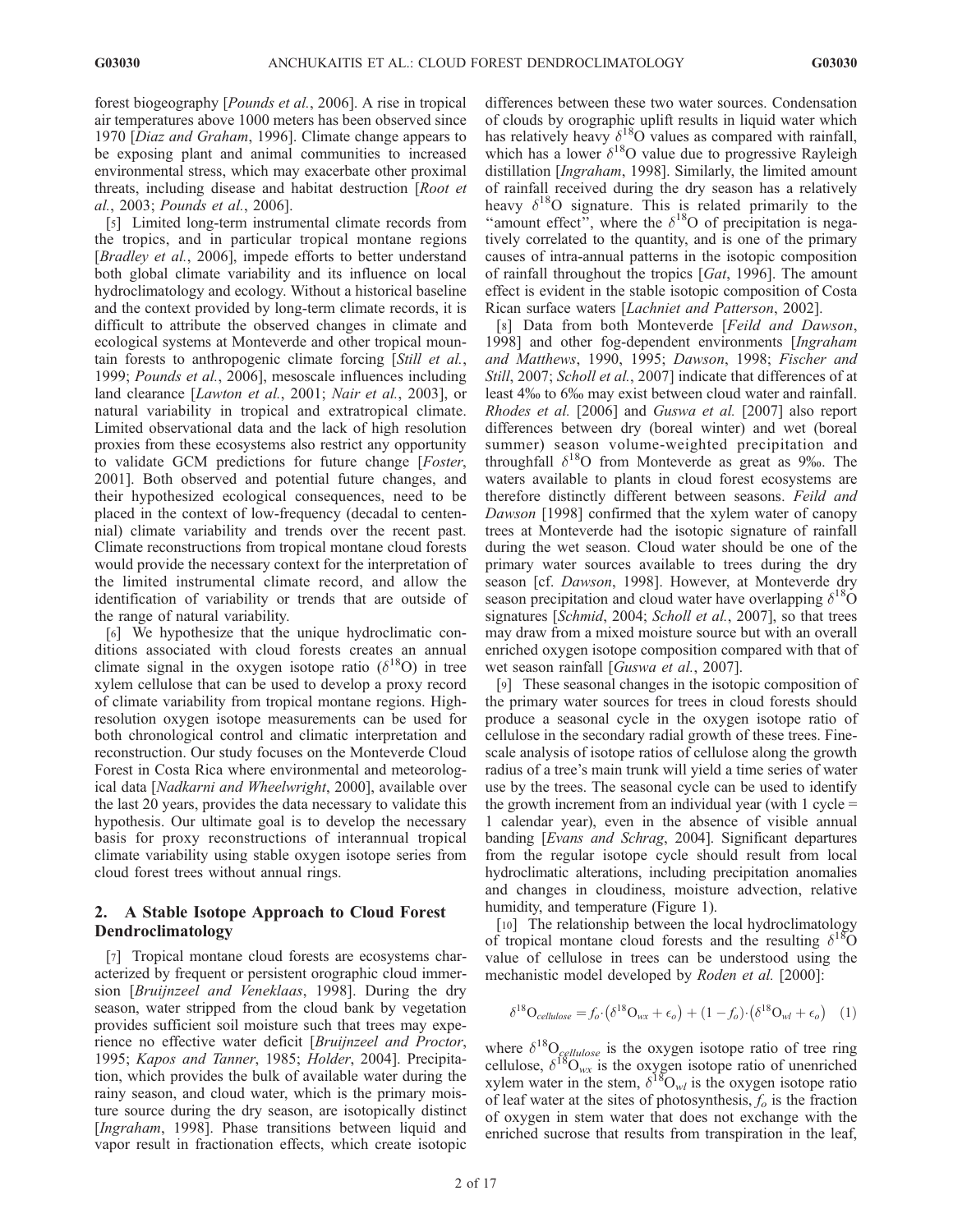

Figure 1. Conceptual model of climatic controls on the annual and interannual patterns of stable oxygen isotope ratios in the of cloud forest tree radial growth. The annual cycle is generated primarily by the seasonal change in the  $\delta^{18}$ O of rainfall, the use of cloud water by trees in the dry season, and the isotopic enrichment of source water by evapotranspiration during the dry season. Interannual variability in annual maximum values is expected to be related to temperature, relative humidity, cloudiness, and moisture advection during the dry season. Anomalies in the annual minima are likely related primarily to wet season precipitation amounts.

and  $\epsilon_o$  is the fractionation that results from the synthesis of cellulose. This model shows that  $\alpha$ -cellulose  $\delta^{18}O$  is influenced primarily by the  $\delta^{18}$ O of the source water taken up by the plant, and by the amount of isotopic enrichment of that water that subsequently occurs in the leaf, and whose signature is inherited by the sucrose used in the eventual biosynthesis of cellulose. As detailed above, source water differences in cloud forests will be a function of the seasonal regimes of rainfall and cloud water. Lower relative humidity levels during the peak of the dry season should result in higher evapotranspiration rates and enrichment of the  $\delta^{18}$ O value of leaf water and the resultant cellulose.

[11] *Barbour et al.* [2004] modified the model of Roden et al. [2000] to include the potential influence of the Peclet effect, a diffusion of isotopically enriched water away from the sites of transpiration in the leaves back into the unenriched source water, which results in lower  $\delta^{18}$ O value for bulk leaf water than would be predicted from a simple calculation based on evapotranspiration in the leaf [Barbour et al., 2000]:

$$
\Delta_c = \Delta_l (1 - p_x p_{ex}) \tag{2}
$$

For our purposes,  $\Delta_c$  is the enrichment of the cellulose  $\delta^{18}$ O above that of the original source water, and  $\Delta_l$  reflects the enrichment of the source water signal in the leaf at the sites of photosynthesis, as a function of leaf temperature, the vapor pressure difference within the leaf, the  $\delta^{18}$ O of atmospheric water vapor, the fractionation associated with the liquid –vapor phase change, and the Peclet effect:

$$
\Delta_{l} = \left\{ (1 + \epsilon^{*}) \left[ 1 + \epsilon_{k} + (\Delta_{wva} - \epsilon_{k}) \frac{e_{s}}{e_{i}} \right] - 1 \right\} \left( \frac{1 - e^{-\varphi}}{\varphi} \right)
$$
\n(3)

where  $\epsilon^*$  and  $\epsilon_k$  are the temperature-dependent equilibrium and kinetic liquid–vapor fractionation factors,  $\Delta_{wva}$  is the isotopic composition of the atmospheric water vapor, and  $e_s$ and  $e_i$  are the leaf surface and interstitial water vapor pressure. The Peclet number  $\varphi$  is calculated from the effective evaporative pathway length  $(L)$ , the evaporation rate  $(E)$ , the molar density of water, and the diffusivity of  $H_2^{18}O$  in water [*Barbour et al.*, 2004].

[12]  $p_{ex}$  is the proportion of oxygen atoms exchanged during the formation of cellulose from sucrose, equivalent to  $f_0$  from equation (1).  $p_x$  is the proportion of unenriched water at the site of cellulose formation. In large trees, cellulose formation in the xylem,  $p_x$  should approach 1, as the site of cellulose synthesis is sufficiently distal from the diffusion of enriched leaf water into unaltered source water that it is primarily those waters that provide the exchangeable oxygen during cellulose biosynthesis [Barbour et al., 2002]. In this case,  $p_x p_{ex}$  is equivalent to  $f_0$  from equation (1) and represents the mixing between enriched  $\delta^{18}$ O signatures from the leaf and  $\delta^{18}$ O from the original source water. The derivation, parameterization, and interpretation of these modeled relationships between climate and wood cellulose are described in detail by Barbour et al. [2004] and Evans [2007].

[13] We hypothesize (Figure 1) that the isotopic difference between wet season precipitation and dry season rainfall and cloud water is sufficient to generate annual isotope cycles in the xylem of cloud forest trees. We rely on the seasonal shift in primary water source to drive concomitant changes in cellulose, enabling identification of annual cycles and chronology development. Interannual variability should be manifested as enhancement or suppression of the amplitude of the mean annual isotope cycle through changes in precipitation, temperature, and relative humidity. Year-toyear differences in annual maximum values are expected to be related to temperature, relative humidity, cloudiness, and moisture advection during the dry season. Anomalies in the annual minima are likely related primarily to wet season precipitation amounts.

## 3. Methods and Materials

[14] We test our hypotheses using samples and data collected from the Monteverde Cloud Forest Reserve in Costa Rica. Long-term vegetation monitoring and daily climate records [Pounds et al., 1999; Clark et al., 2000; Nadkarni and Wheelwright, 2000; Rhodes et al., 2006] from the Reserve are used to calibrate, model, and interpret the  $\delta^{18}$ O content of tree cellulose, making the site an ideal location in which to establish if the necessary chronological control and climate signal exist. Establishing both of these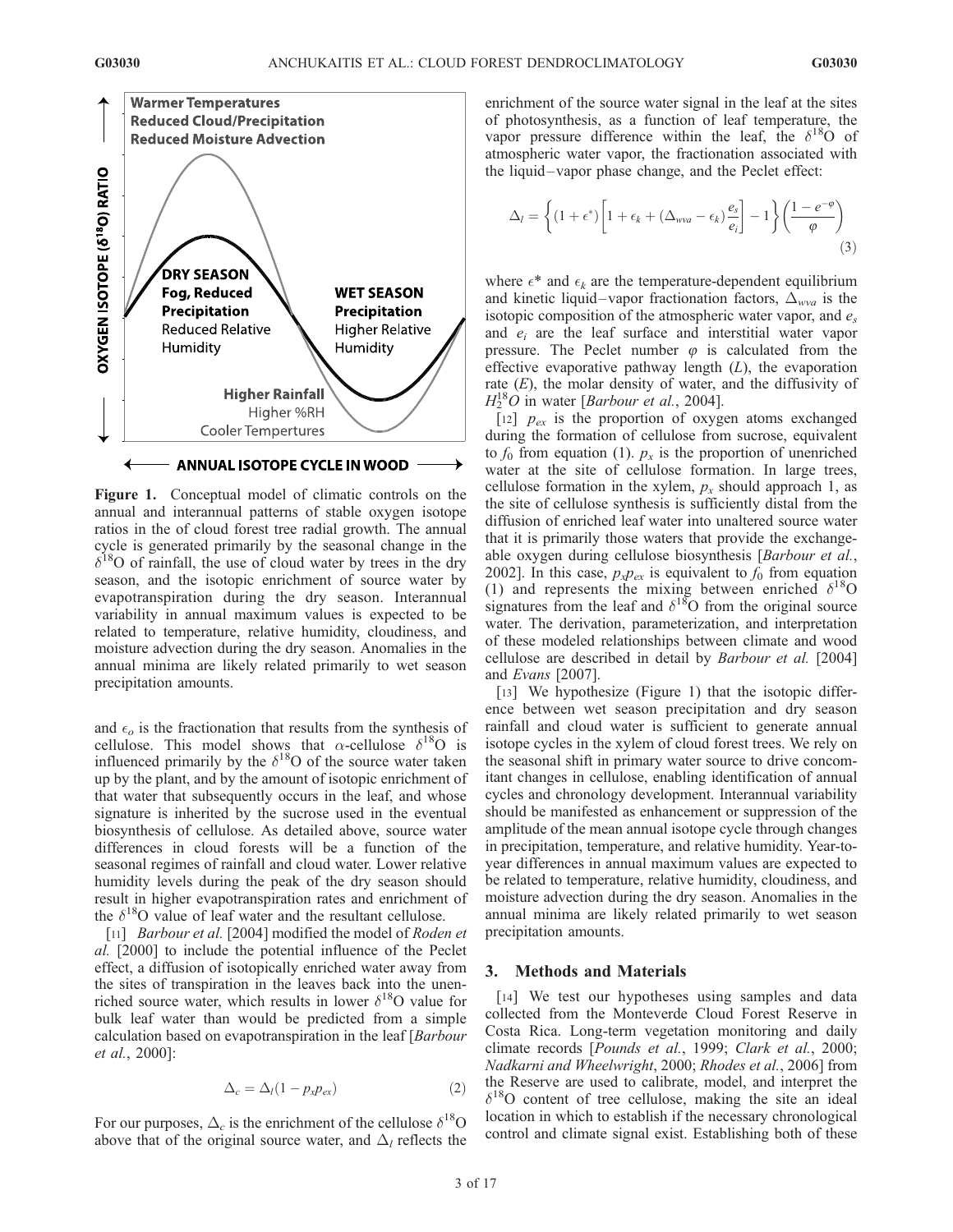

Figure 2. Patterns of mean annual temperature and precipitation for Monteverde from the Campbell weather station and derived relative humidity (1979–2000, 10.2°N, 85.35°W, 1540 m [Pounds et al., 1999]).

is a necessary prerequisite for the development of robust climate reconstructions.

#### 3.1. Site Description

[15] The Monteverde Cloud Forest  $(10.2^{\circ}N, 85.35^{\circ}W,$ 1500 m) is draped over the Cordillera de Tilarán in northwestern Costa Rica. The cloud forest extends from  $\sim$ 1500 m on the Pacific slope upward to the continental divide, and down the windward Atlantic slope as low as 1300 m [Haber, 2000]. Below the cloud forest and downslope to 700 m elevation on the leeward Pacific slope the vegetation is predominantly evergreen tropical premontane wet forests with a distinct dry season. Between 1400 and 1500 m, the premontane forest transitions to lower montane wet forests with greater orographic cloud influence [Haber, 2000]. The cloud forest above 1500 m receives an average of 2500 mm of precipitation in a year and has a mean annual temperature of 18.5°C [Figure 2; Pounds et al., 1999; Clark et al., 2000]. These forests are characterized by the presence of tradewind-driven orographic clouds in the transitional (November through January) and dry (February through April) seasons. During the wet season (May through October), the precipitation regime is dominated by the position of the Intertropical Convergence Zone (ITCZ) and characterized by strong convective rainfall and thunderstorms [Clark et al., 2000; Rhodes et al., 2006]. A midsummer "drought" (veranillo), common to the Pacific Coast of tropical Central America [Magaña et al., 1999], is present in July and August (Figure 2). The cloud forest receives the majority of its rainfall during the wet season, but the annual moisture regime has substantial and seasonally important inputs from orographic cloud water between November and April. Whereas the Atlantic slope is perpetually wet, the leeward slope depends on the northeasterly trade wind-driven moisture over the continental divide as a critical dry season water source. *Clark et al.* [1998] found that at Monteverde these moisture inputs accounted for perhaps 22% of the annual hydrological budget. However, estimates of the contribution from cloud water at an array of tropical montane cloud forest sites vary from <1% up to 74%. [Bruijnzeel and Proctor, 1995; Bruijnzeel, 2001]. Cloud water inputs are consistently more important during the dry season, accounting for up to 75% of total seasonal moisture inputs in some forests [Bruijnzeel, 2001].

## 3.2. Field and Laboratory Sampling

[16] We take advantage of two stands of monitored Ocotea tenera (Lauraceae) from experimental plots in the transitional zone between lower montane and cloud forest [Wheelwright and Logan, 2004] in order to calibrate and confirm our hypothesized age model and precisely evaluate potential climate signals. O. tenera is a deciduous, dioecious understory tree which is endemic to Costa Rica [Wheelwright and Bruneau, 1992]. It is reproductively mature at 5 years, at which time it can have a diameter as small as 1.5 cm. The largest individuals may grow up to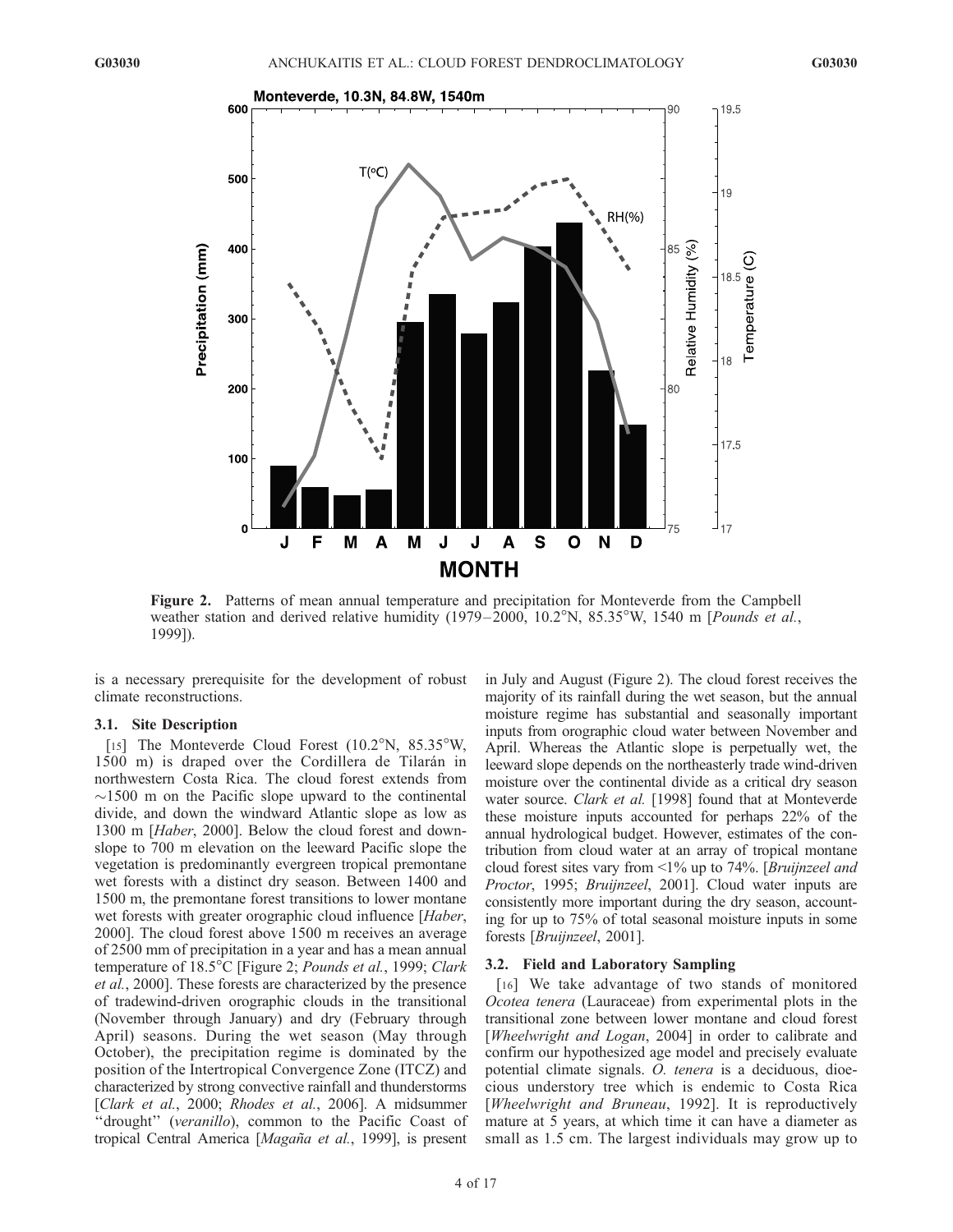30 cm diameter. Increment cores from O. tenera were collected in February 2004 from the Trostles (NWT-) and Hoges (NWH-) experimental plots. These plots were established in 1981 and 1984, respectively, and are situated in shaded secondary forest with emergent canopy trees [Wheelwright and Logan, 2004]. Three cores were obtained from the Trostles plot, with two collected from a single tree (NWT02A/B), and one from a separate individual (NWT01A). A fourth core was collected from the Hoges plot (NWH03A). This sampling approach was designed to evaluate the fidelity and consistency of the chronological and climatic signal both within and between trees, and among sites. Annual diameter measurements made at a height of 1 m with calipers in February or March are available for all three trees since 1988 [see Wheelwright and Logan, 2004].

[17] In addition, to the trees from the experimental plots, nine additional cores or entire cross-sectional discs were also opportunistically collected in and around the Monteverde Cloud Forest Reserve (1500-1660 m) from mature unmonitored canopy trees, many which had been felled in a December 2003 windstorm. This group included individuals from the genus *Quercus* (oaks) as well as from the cosmopolitan Sapotaceae and Lauraceae families. The forest trees were sampled along a rudimentary transect up the Pacific slope toward the continental divide. This strategy was intended to accomplish two complementary goals. First, it permits discovery of sites or species that have maximum sensitivity to both annual and interannual changes in climate. Second, the comparison of  $\delta^{18}O$  values from both below and within the cloud bank should allow us to estimate the relative importance across the landscape of changes in precipitation, temperature, and relative humidity to the  $\alpha$ cellulose  $\delta^{18}$ O of cloud forest trees.

## 3.3. Sample Preparation

[18] The cores were subsampled in the laboratory on a rotary microtome at 20  $\mu$ m increments. Ten slices were then aggregated into a single sample for a sampling depth resolution of 200  $\mu$ m. Our subsampling interval resulted in approximately 700 to 1500  $\mu$ g of wood per sample, depending on wood density, structure, and moisture content. Radial subsections approximating the diameter of the cores (5 mm) were cut from the large full stem discs using a bandsaw prior to microtoming.

[19] Raw wood was then extracted to  $\alpha$ -cellulose using the standard Brendel technique [Brendel et al., 2000; Anchukaitis et al., 2008] as modified for small samples [Evans and Schrag, 2004]. The Brendel procedure uses a hot 10:1 acetic/nitric acid delignification extraction that also removes most hemicelluloses and mobile resins, followed by progressive solvent washes and sample drying in distilled water, ethanol, and acetone [*Evans and Schrag*, 2004; Anchukaitis et al., 2008]. Following extraction, samples were dried in a warm oven  $(50^{\circ}$ C), and then overnight under vacuum. Use of the Brendel technique allows for single-day chemical preprocessing of samples and, most critically, permits the use of very small  $(1 \text{ mg})$  samples with a sufficient final sample yield [Evans and Schrag, 2004] for replicate isotopic measurements. The Brendel technique results in  $\alpha$ -cellulose that is not significantly different in

its isotopic composition compared with traditional methods [Evans and Schrag, 2004; Anchukaitis et al., 2008].

## 3.4. Isotopic Analysis

[20] 100 to 150  $\mu$ g of  $\alpha$ -cellulose of each sample from the O. tenera cores were wrapped in silver capsules and converted to CO in a ThermoFinnigan Thermal Conversion/Elemental Analyzer (TC/EA) at  $1450^{\circ}$ C. The oxygen isotope composition of the CO gas was analyzed on a ThermoFinnigan Delta XL continuous flow mass spectrometer at Harvard University. Measurement precision for several hundred Baker  $\alpha$ -cellulose standards was 0.45‰.

[21] For the analysis of pilot samples from canopy trees in the Monteverde Cloud Forest Preserve, 300 to 350  $\mu$ g of  $\alpha$ cellulose were loaded in silver capsules and converted online to CO in a Costech High Temperature Generator/ Elemental Combustion System (HTG/ECS) system with a quartz outer reactor and molybdenum crucible packed with graphite [Evans, 2008]. Our HTG pyrolysis system at The University of Arizona is a 1 MHz radio frequency induction heater which quickly brings the molybdenum susceptor inside the reactor assembly to  $>1500^{\circ}$ C, at which time the sample is introduced to the crucible and pyrolysed under a continuous flow of pure helium. Use of the HTG peripheral reduces laboratory consumables, simplifies reactor maintenance and replacement, and results in an efficient hightemperature conversion of the sample to CO [Evans, 2008]. Our study here is the first application of this technology to paleoenvironmental research using oxygen isotopes. The isotopic ratio of the CO gas was measured on a Thermo-Finnigan Delta + XP. Precision on several hundred Sigma Alpha Cellulose (SAC) solid standard material was 0.32%. All  $\delta^{18}$ O results from both instruments are reported with respect to the international Vienna Standard Mean Ocean Water (VSMOW).

## 3.5. Forward Modeling

[22] We use the *Barbour et al.* [2004] model (described above) of the environmental controls on the stable isotope composition of wood, as modified and adapted for time series prediction in tropical environments by *Evans* [2007], to simulate a theoretical monthly stable oxygen isotope time series based on local meteorological data. Synthetic isotope time series are then compared with our actual measured  $\delta^{18}$ O chronology from *O. tenera* to independently test the age model and climate signal detection.

[23] The model takes as input monthly temperature, precipitation, and relative humidity data [Evans, 2007]. There are 14 parameters in the model (7 from the original Barbour et al. [2004] model, 7 from the extension of the model to time series simulation), which are described in detail by *Barbour et al.* [2004] and *Evans* [2007]. Many of these are only weakly constrained by observations, particularly for tropical species and environments. Therefore as in Evans [2007], we use a Monte Carlo procedure (1000 simulations) and randomized adjustments (up to 20%) of the default model parameters from Barbour et al. [2004] to estimate the sensitivity of the interannual patterns of variability to the selection of the parameter values.

[24] Following *Evans* [2007], we parameterized leaf temperature as a function of air temperature [Linacre, 1964]. Atmospheric water vapor  $\delta^{18}$ O was calculated as a function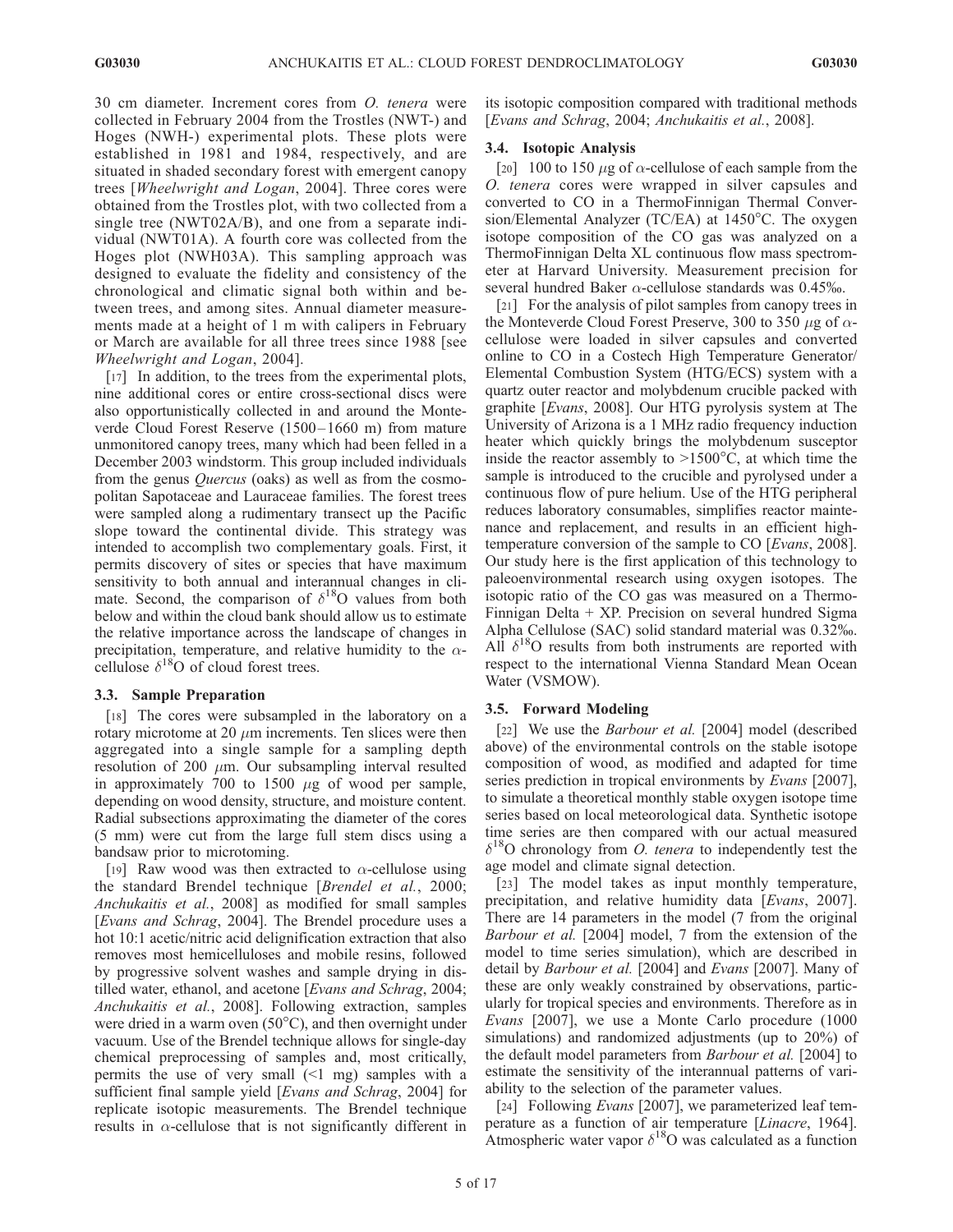

Figure 3. Meteorological data from Monteverde used as input for the forward model of tree  $\alpha$ -cellulose  $\delta^{18}$ O. (a) Temperature ( $\rm{^{\circ}C}$ ) and (b) precipitation from the Campbell meteorological station [Pounds et al., 1999] and (c) relative humidity derived from the Campbell data and from the NCEP Reanalysis 2 [Kanamitsu et al., 2002]. The NCEP relative humidity has been scaled to give it the same mean as that observed in Rhodes et al. [2006], but allowed to retain its variance. The horizonal lines of the same color show the original overall mean value. Sensitivity to the choice of relative humidity data is 0.20% per month per percent mean relative humidity.

of condensation temperature and the isotopic fractionation related to the vapor-liquid phase change [Gonfiantini et al., 2001], although in practice a simpler Rayleigh model  $(\delta^{18}O_{wva} = \delta^{18}O_{sw} - 8)$  also gives nearly identical results. Evans [2007] derived stomatal conductance  $(G<sub>s</sub>)$  as a function of vapor pressure deficit  $(D<sub>s</sub>)$  calculated from monthly air and derived leaf temperature and observed relative humidity. This allows stomatal conductance  $(G_s)$ , and therefore transpiration  $(E)$ , to vary temporally in response to environmental conditions [Jarvis and McNaughton, 1986],

$$
E = G_s D_s / P_{atm} \tag{4}
$$

where  $P_{atm}$  atm is monthly mean atmospheric pressure, which absent local observations is assumed constant. The  $\delta^{18}$ O of water at the site of photosynthesis in the leaves is calculated as a change in source water  $\delta^{18}$ O as a function of kinetic and equilibrium diffusive fractionation, leaf temperature, water vapor  $\delta^{18}$ O and the vapor pressure gradient between the leaf and atmosphere (equation (3)). Two additional parameters provide the coefficients for the model relating precipitation to  $\delta^{18}$ O of meteoric waters (see below).

[25] Precipitation and temperature data are available from the Campbell  $(\sim 1540 \text{ m})$  weather station [*Pounds et al.*, 1999] for the period 1977 to 2005, and from the Monteverde Institute [Rhodes et al., 2006] from 2004 through 2006 (1420 m). We calculated the monthly source water  $\delta^{18}$ O as a function of the observed relationship between rainfall amount and the  $\delta^{18}O$  composition of rainfall (the amount effect) from Rhodes et al. [2006]. We regressed the  $\delta^{18}$ O on rainfall amounts for those data with aggregate collection periods of two weeks to two months. Singlestorm events and shorter collection periods showed a higher variability which likely reflected the time of sampling and the trajectory and history of individual weather systems, while longer periods excessively smoothed monthly differences related to the timing and onset of precipitation seasonality. Three samples which were observed by Rhodes et al. [2006] to have algae growing on the collection container were excluded from the regression model. Source water  $\delta^{18}$ O values were then calculated based on monthly total precipitation values from the Campbell data set:

$$
\delta^{18}O_{\text{sw}}\%_0 = -0.0155 \times P(mm/month) - 1.2614 \tag{5}
$$

[26] The regression model accounts for 56% of the variance in the observed data set and is significant at  $p <$ 0.01 with 14 effective degrees of freedom.

[27] The *Rhodes et al.* [2006] data also includes relative humidity for July 2005 through the end of 2006. In order to develop modeled synthetic chronologies that spanned the full timescale of our oxygen isotope chronologies from the O. tenera experimental plots, we derived a relative humidity time series to use with the model by regressing the daily relative humidity measurement from Rhodes et al. [2006] on the maximum daily temperature and daily precipitation values for the same station. This model was then applied to create a daily relative humidity time series spanning the full length of the Campbell [Pounds et al., 1999] daily temperature and precipitation record:

$$
RH\% = (-1.0191 \times T \max(C)) + (0.2459 \times P(\text{mm}))
$$
  
- 105.1180 (6)

[28] The regression model accounted for 43% of the variance, and was significant at  $p \leq 0.01$ . Relative humidity values were then adjusted so that the long-term seasonal mean and variance matched those from the observations by Rhodes et al. [2006]. This relationship necessarily reflects relative humidity condition in the lower cloud forest transition zone, where both the experimental plots and the Rhodes et al. [2006] meteorological station are found. Daily values for temperatures, precipitation, and relative humidity were then combined to form monthly means and total precipitation for model input (Figure 3). We also extracted a time series of monthly relative humidity from the NCEP Reanalysis II gridded data [Kanamitsu et al., 2002] for the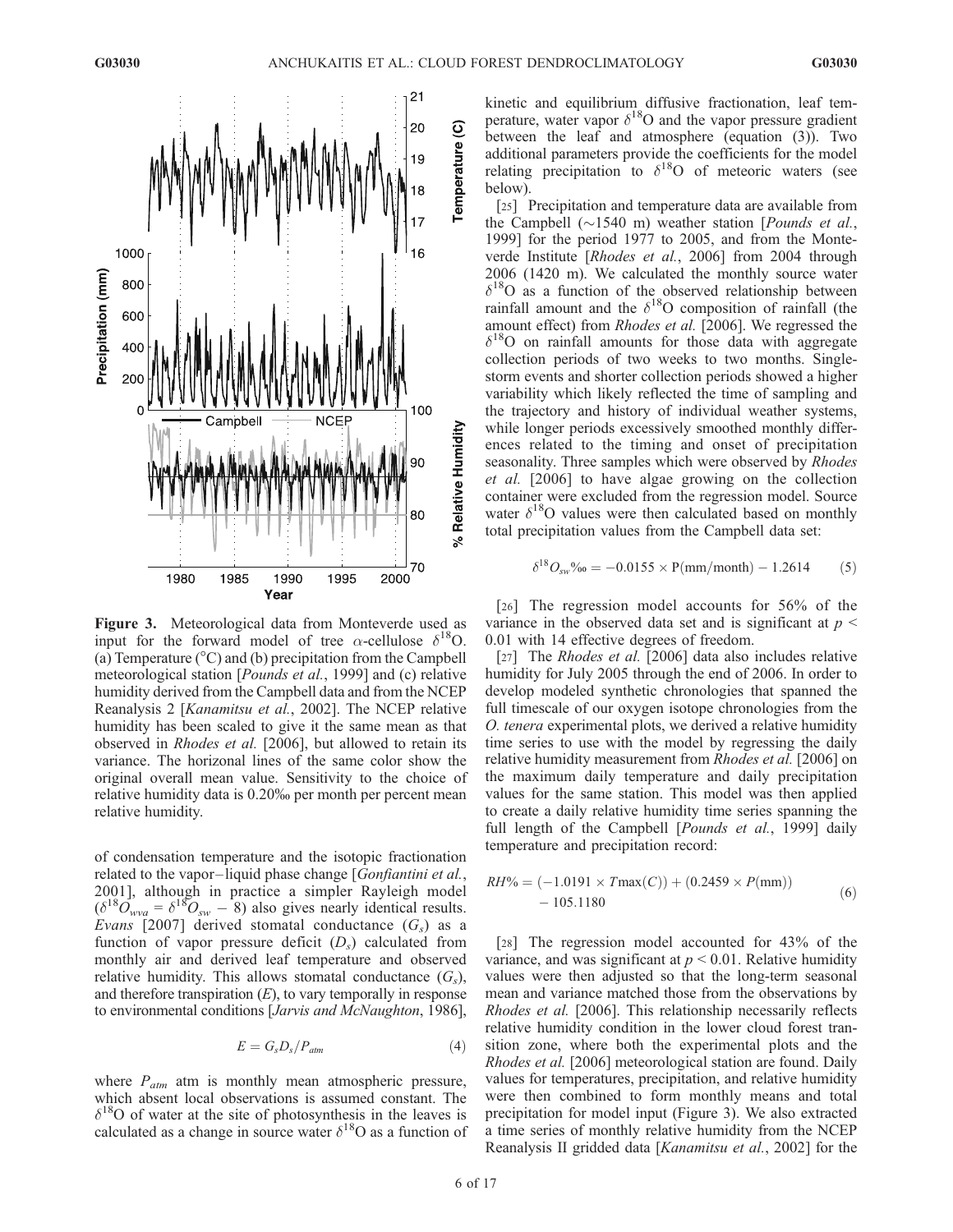

Figure 4. Isotope ratios as a function of sampling depth for the four *O. tenera* from the Trostles and Hoges plots. Individual samples are indicated by dots. In NWT02B and NWH03A, samples across or close to the pith can be seen in the  $\delta^{18}$ O plateau near the center of the tree.

latitude, longitude, and atmospheric pressure level (850 mb) that most closely corresponds to the Monteverde Cloud Forest, in order to test the sensitivity of our results to the choice of available relative humidity data.

[29] *Evans* [2007] used the forward model to reconstruct the patterns of interannual variability in  $\delta^{18}$ O cycles in tropical trees from La Selva Biological Station in Costa Rica. In those simulations, the mean and variance of the simulation were adjusted to that of the observed  $\delta^{18}$ O time series. Here however, we use a simple single-component soil mixing model in place of the variance adjustment to capture the influence of the temporal smoothing of individual monthly water  $\delta^{18}$ O as a result of soil water residence times.

## 4. Results

## 4.1. Ocotea tenera  $\delta^{18}$ O

[30]  $\delta^{18}$ O from all four *O. tenera* cores show regular isotope cycles as large as 9% (Figure 4). Based on our conceptual model (Figure 1), we assigned the local maxima of each peak to the month of April of each year. Age models were developed individually for each tree (Figure 5), and confirmed based on the sampling date and incremental growth measurements over the last two decades [Wheelwright and Logan, 2004]. We were able to detect missing years primarily using these growth observations, and secondarily through identification of apparently truncated cycles in the raw

 $\delta^{18}$ O record, a rudimentary crossdating [*Fritts*, 1976] between the four cores, and the results of the forward model simulations. These missing years are not obviously associated with any climatic cause, however, nor are they common among the four cores from the experimental plots. Replicated records from different trees enable the identification of growth hiatuses, but unlike traditional dendrochronological techniques potential age model errors need to be estimated as such replication is still comparatively low.

[31] Annual radial growth increments calculated from the age modeled  $\delta^{18}$ O chronologies match those from the basal diameter measurements [Wheelwright and Logan, 2004]. The mean of the radial growth rate from sample NWT01A is 4.5 mm year<sup> $-1$ </sup>, while the estimate from basal diameter measurements is  $5.4$  mm year<sup>-1</sup>. The overall mean growth rate from tree NWT02 is 4.3 mm year<sup>-1</sup> from the age modeled isotope time series, and approximately 4.4 mm  $year<sup>-1</sup>$  from the repeated diameter measurements. Tree NWH03A from the Hoges plot has a  $\delta^{18}O$  derived mean growth rate of 4.6 mm year<sup>-1</sup> and 4.4 mm year<sup>-1</sup> from observations. The mean interseries correlation [cf. Fritts, 1976] between the monthly  $\delta^{18}$ O series for the three trees is 0.75, and 0.68 when the amplitudes of the annual cycles are compared. The samples from the Trostles plot are better correlated with one another than with the single core from the Hoges plot, almost entirely because NWH03A does not show the reduction in growth rate and  $\delta^{18}$ O amplitude after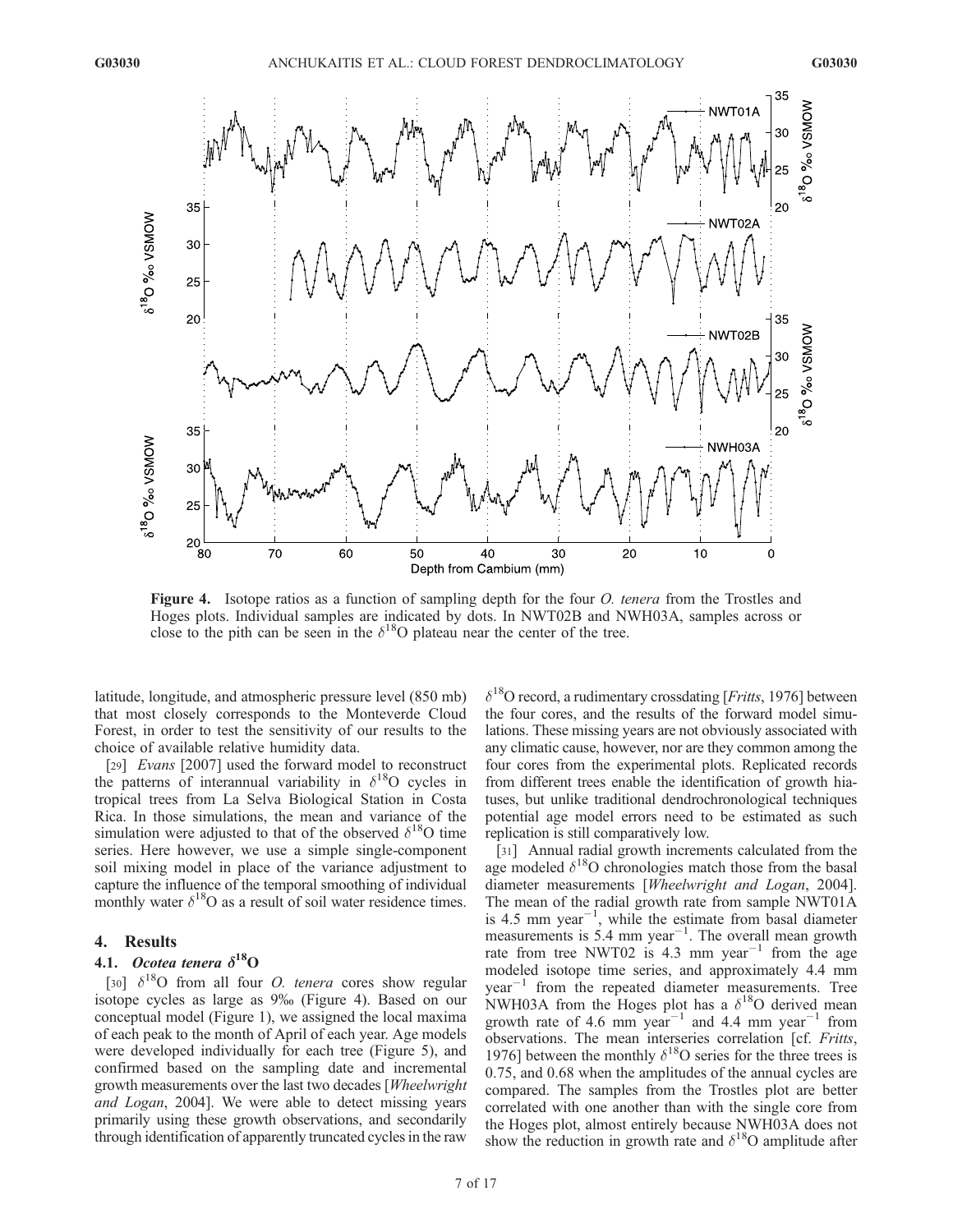

Figure 5. Isotope ratios as a function of time for the four *O. tenera* from the Trostles and Hoges plots. ''Missing'' years in the age model chronologies reflect both known growth hiatuses from the annual diameter measurements [Wheelwright and Logan, 2004] and their confirmation with rudimentary crossdating between cores and is supported by the results of forward modeling. The top panel shows the mean chronology from all trees (in black) with the individual isotope series in gray.

1999 observed in the older trees from the Trostles plot (see below).

[32] There are some notable features in the  $\delta^{18}$ O series as a function of depth. Cores NWT02A and NWT02B, although from the same trees, show different mean growth rates, although in combination their average growth rate is very similar to observations. At least two cores show evidence of a reduced cycle amplitude near the center of the tree, with NWH03A showing a clear plateau in  $\delta^{18}O$ and a subsequent resumption of regular cycles. Both the variance reduction and plateau are likely related to either passing through the pith, or as a result of sampling tangential to the growth radius near the center of the tree. At least three out of the four cores (NWT01, NWT02A, and NWT02B) also show growth reductions in the outermost 10 mm of growth. This is also consistent with the basal growth observations from Wheelwright and Logan [2004], which show a clearly reduced growth rate (as small as 2.2 mm year<sup>-1</sup> in NWT01A) after 1997. A suppression of the amplitude of the annual  $\delta^{18}$ O cycle is also observed in the most recent xylem growth.

[33] The mean annual  $\delta^{18}$ O cycle from each of the individual trees has the same amplitude within the instrumental precision of measurements (Figure 6a). The seasonal maximum is set by the age model to April, while the annual mean minimum is in September for NWT01A and NWH03A, and in October for NWT02. These correspond to the peak of the climatological dry and wet seasons, respectively. The composite mean time series formed from the overlapping portions  $(1991-2001)$  of the time series of each core shows an average annual cycle of 5.72%. The  $\delta^{18}$ O chronology shows patterns of interannual variability as anomalous amplitude in the annual cycles, ranging from 2.40% to  $7.55\%$  and a standard deviation of  $1.45\%$ (Figure 6b).

[34] The interannual variability in annual cycle amplitude is driven primarily by a combination of year-to-year changes in the annual minimum value ( $\sigma = 0.95\%$ ) and a declining trend in the value of the annual cycle maximum, most clearly influenced by a decrease after 1996 (Figure 6c), which accounts for the majority of the variance in the annual maxima. Interannual variability in  $\delta^{18}O$  is most clearly linked to precipitation (Figure 6d), with wet season precipitation anomalies showing a clear association with linearly detrended amplitude anomalies and a significant relationship that explains more than 50% of the variance, despite the small degrees of freedom ( $r = 0.74$ ,  $R^2 = 0.56$ ,  $p < 0.01$ ). The declining trend in maximum annual  $\delta^{18}$ O values mirrors somewhat the declining trends in Monteverde maximum temperature [*Pounds et al.*, 2006]. The decline in maximum  $\delta^{18}$ O after 1996 (Figure 6c) in the composite *O. tenera* time series may also reflect the slight increase seen in the relative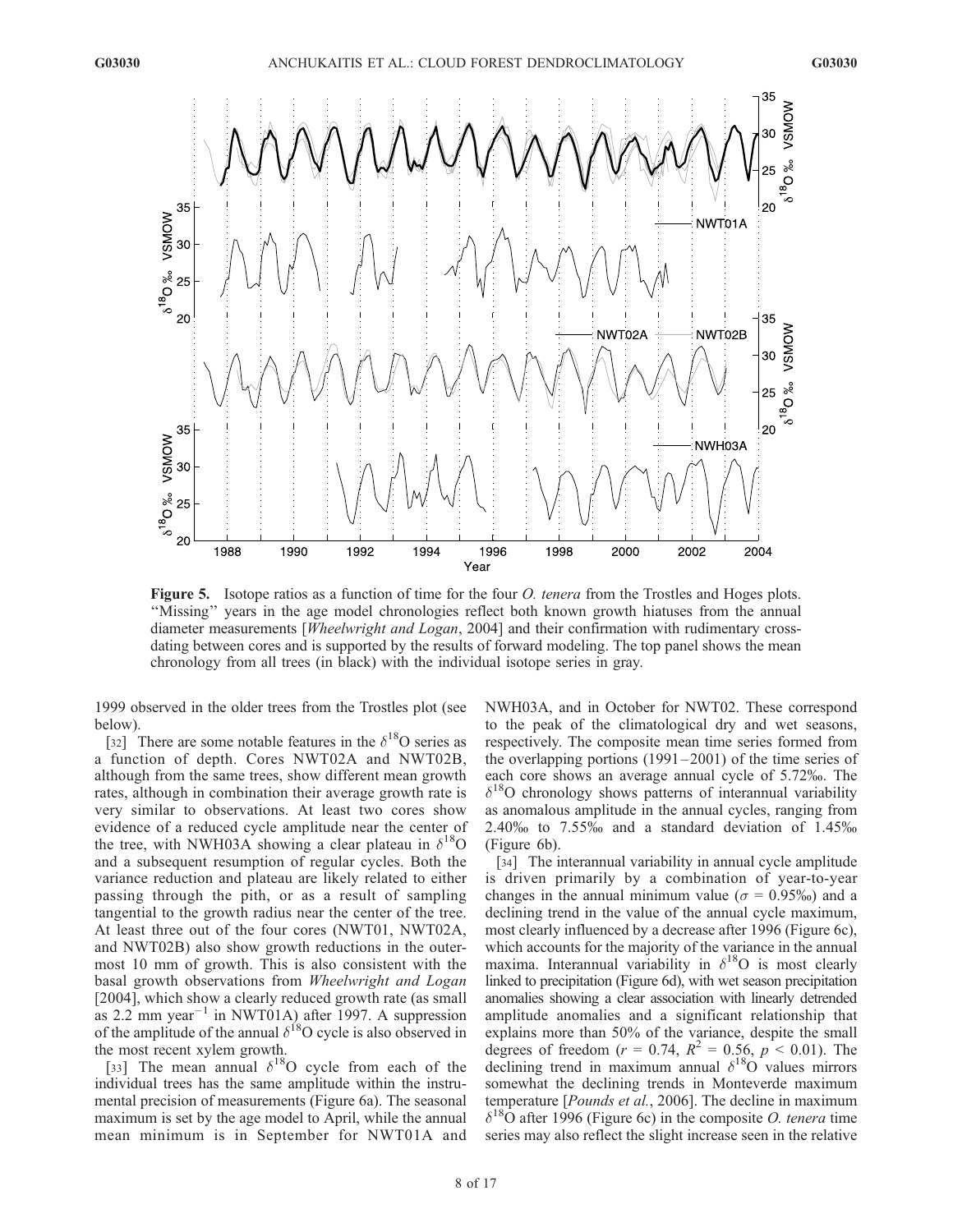

**Figure 6.** Composite isotope time series for the Trostles/Hoges calibration set. (a) Mean  $\delta^{18}$ O annual cycle (''climatology'') for the three trees and the mean of all trees. The amplitude and seasonal patterns are indistinguishable within measurement precision, with temporal age model differences of approximately 1 month. (b) Composite time series mean of the three trees (four cores), showing variability  $(1\sigma)$  around the overall mean. (c) Annual maxima, minima, and mean values from the composite mean site chronology. Most of the interannual variability is related to the minima, while the trend in the mean is a result of patterns observed in the annual maxima. (d) The amplitude of the mean annual  $\delta^{18}$ O cycle, which shows a clear relationship to interannual patterns in the wet season rainfall  $(R^2 = 0.56, p \le 0.01, df = 10).$ 

humidity corresponding to the location of Monteverde from the NCEP II reanalysis (Figure 3). However, the individual  $\delta^{18}$ O series maxima at the calibration site do not in turn mirror the large interannual dry season anomalies seen in the temperature and relative humidity data in, for example, 1992 and 1998 (Figure 3).

## 4.2. Forest Canopy Trees

[35] Whereas all four *O. tenera* samples showed distinct, large magnitude changes in  $\delta^{18}O$  associated with annual changes in precipitation, pilot samples from forest trees showed a range of temporal stable oxygen isotope patterns, most without consistent annual isotope cycles. Of the nine pilot forest trees examined here, five (MV03, MV05, MV12, MV14, and MV15) showed periodic indications of annual cyclicity in  $\delta^{18}$ O than could be used for chronology.

[36] *Quercus* might have been an excellent candidate genus for tropical isotope dendroclimatology, because it is relatively common, is straightforward to identify in the field, and is a long-lived mature canopy tree. However, neither of the two samples from Quercus, one at 1540 m and the other higher in  $\delta^{18}$ O the cloud forest at 1660 meters,

shows consistent cycles in that could be used for chronological control. The lower forest *Quercus* sample (MV05) shows periods of identifiable cyclicity, but much longer periods with no coherent temporal pattern for chronology. The upper cloud forest oak (MV11) shows no detectable  $\delta^{18}$ O cycles at all. Similarly, our pilot sample (MV14B) from Podocarpus shows short periods of coherent large magnitude changes comparable to those from the experimental plot calibration set, but sustained periods with no detectable cycles in  $\delta^{18}O$ . Samples from a Sideroxylon (MV23A, Sapotaceae) from  $\sim$ 1500 m showed no apparent coherent  $\delta^{18}$ O cycles in pilot isotopic measurements. A individual Lauraceae (MV03) had cycles which could be detected for approximately 12 years. However, the tree appears to have experienced extremely suppressed growth in the most recent period (0 to 18 mm depth), making it impossible to tie the chronology to the meteorological record and develop an absolute chronology. Moreover, an individual Lauraceae of the same species growing at the same location (MV02) showed no obvious signs of annual  $\delta^{18}$ O cycles. The most promising evidence of species with regular, coherent cycles were from the genus Pouteria in the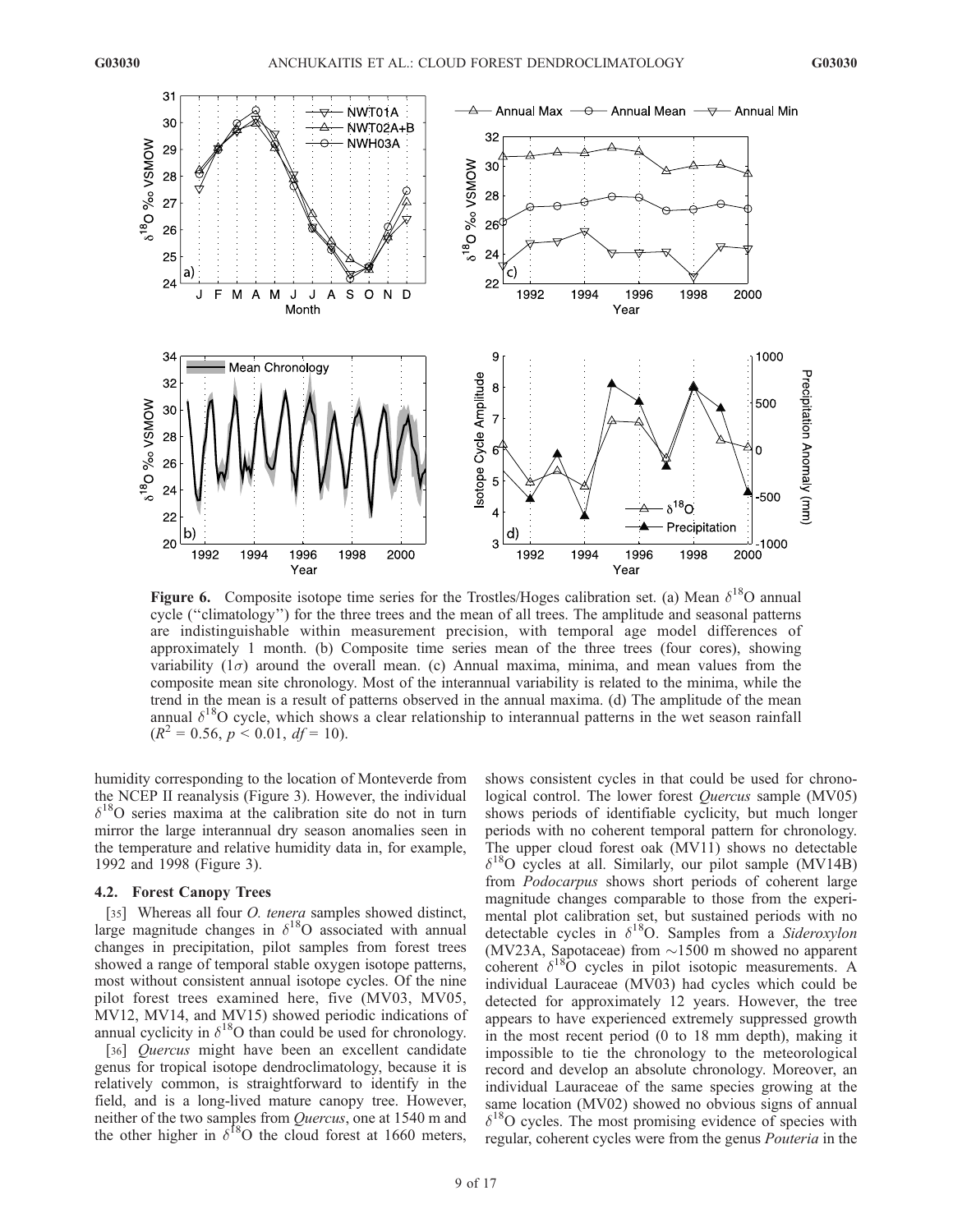

**Figure 7.** Observed relationships between elevation,  $\delta^{18}$ O mean, and the amplitude of the annual  $\delta^{18}O$  cycle. (a) Amplitude of the annual cycle (including data from MV03, MV05, MV12, MV14, and MV15; see text for details) and (b) overall mean  $\delta^{18}$ O versus elevation. (c) The ratio of the interannual amplitude variance to the mean isotope climatology increases with elevation, showing greater year-to-year climate variability above the orographic cloud bank (indicated by the horizontal line in  $(a-c)$ , although the actual position will vary at timescales from hours to millennia and longer). Data from Quercus (MV05 and MV11) are shown in gray.

Sapotacae family. Samples from this tree (MV12A and MV15C) showed coherent annual cycles over their entire length.

[37] There is a distinct and statistically significant pattern  $(R^2 = 0.99, p < 0.01, n = 5)$  associated with elevation in the mean amplitude of the annual cycle in trees (MV05, MV14B, MV03, MV12A, and MV15C) in those instances where it could be detected (Figure 7a). Annual mean  $\delta^{18}$ O amplitude ranges from 5.72% for the experimental plots at approximately 1410 m to 1.79% for sample MV15C at approximately 1580 meters. The lower forest oak (MV05) appears to have cycles of, on average, 1.72%. Both of the

oak samples (MV05 and MV11) show lower overall mean  $\delta^{18}$ O values and MV05 has a suppressed annual cycle amplitude compared with those at similar elevations. There is also an increasing but statistically insignificant trend in total mean  $\delta^{18}$ O value with increasing altitude in the Monteverde Cloud Forest (Figure 7b). The two oak trees both show lower average  $\delta^{18}O$  with respect to elevation, and overall, than any of the experimental plot or forest trees. The ratio of the standard deviation of the annual amplitude to the mean annual  $\delta^{18}O$  cycle increases with elevation, indicating that as the annual cycle is reduced with increasing elevation, the magnitude of the year-to-year variability (anomalies) with respect to the annual cycle increases and a greater proportion of the total variability is in the interannual or longer timescales (Figure 7c).

## 4.3. Forward  $\delta^{18}$ O Modeling

[38] Simulations using our forward model produce annual cycles similar to those seen in the measured  $\delta^{18}$ O from the O. tenera trees (Figures  $8a-8b$ ). The best match between overall variance in the simulated and actual isotope chronologies for the experimental plot trees is achieved using a soil water mixing ratio of approximately 30:70 (30% new precipitation mixing with 70% of the previous month's soil water), although the patterns of interannual isotopic variability are largely insensitive by this choice. Using the Campbell meteorological data, including the derived relative humidity series, the observed and modeled chronologies are significantly correlated ( $r = 0.73$ ,  $R^2 = 0.52$ ,  $p < 0.01$ ), taking into account the high degree of serial autocorrelation  $(ar(1, 2)<sub>obs</sub> = [0.83, 0.45], ar(1, 2)<sub>model</sub> = [0.77, 0.46])$  in both series [Ebisuzaki, 1997]. Simulations using the NCEP Reanalysis II relative humidity (Figure 8) for the grid cell associated with Monteverde are similarly correlated  $(r = 0.74, R^2 = 0.55, p < 0.01)$ , but are not significantly different. This is largely because the correlation between the simulations and the observed  $\delta^{18}$ O time series reflects the large proportion of the total variance in the annual cycle, which is predominantly controlled by the seasonal amount effect reflected in all *O. tenera*. Overall, there is no statistically significant (two-tailed t- and F-test,  $\alpha = 0.05$ ) difference in the means or variances of the residuals (observed  $-$  modeled) using either NCEP or Campbellderived relative humidity.

[39] The observed and modeled annual amplitude show similar patterns, but are weakly correlated at this scale (NCEP %RH:  $r_{[model, obs]} = 0.55$ ,  $p = 0.08$ ; Campbell %RH:  $r_{[model,obs]} = 0.51$ ,  $p = 0.11$ ), largely influenced in both cases by the mismatch between the measured and simulated values for 1991 (Figure 8b). The modeled isotope amplitude is significantly correlated over the same period with wet season precipitation anomalies (model using NCEP %RH:  $r_{[model, precip]} = 0.71$ ,  $p < 0.01$ ; model using Campbell %RH:  $r_{[model, precip]} = 0.91, p < 0.01$ ), with a substantially stronger correlation between precipitation anomalies and the simulation using the lower amplitude Campbell derived RH record. A downward trend in the annual maximum  $\delta^{18}O$  values similar to that observed in our isotope chronology is also seen for model simulations, irrespective of the relative humidity input used, and which appears to result from a combination of increased wet season precipitation and decreased dry season temperatures.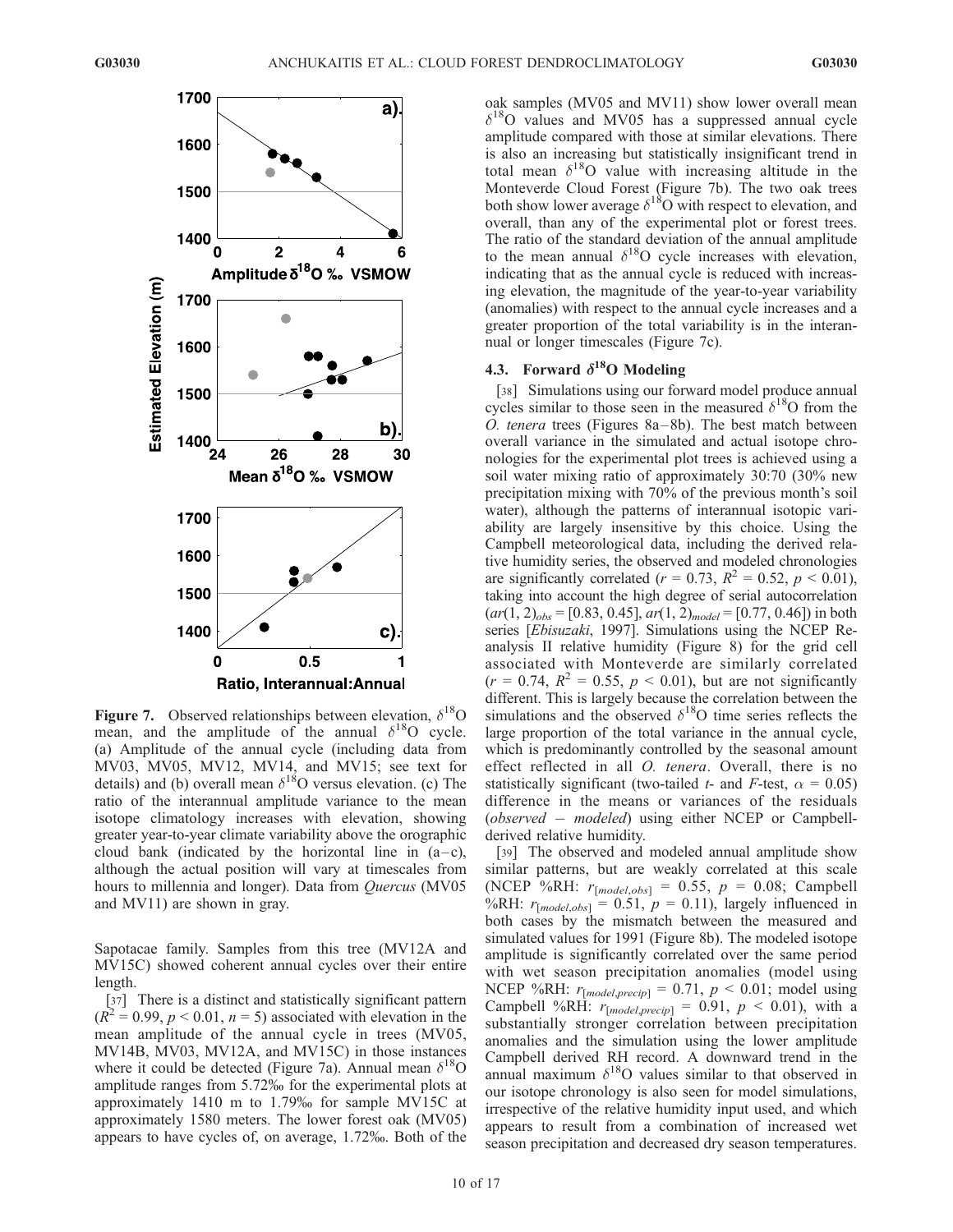

Figure 8. Comparison between observed composite mean *O. tenera* isotope time series and forward model simulation [Barbour et al., 2004; Evans, 2007]. Input to the model was observed precipitation and temperature from Monteverde [*Pounds et al.*, 1999], and the mean monthly relative humidity from the NCEP/NCAR reanalysis [Kanamitsu et al., 2002]. (a) The simulated isotope time series is significantly correlated with the observed  $\delta^{18}$ O from the experimental plot trees ( $r = 0.74$ ,  $R^2 = 0.55$ ,  $p < 0.01$ ). (b) Observed and modeled chronologies are correlated with wet season precipitation anomalies ( $r_{\text{obs}} = 0.75$ ,  $p < 0.01$ ;  $r_{\text{model}} = 0.71$ ,  $p < 0.01$ ). (c) The source water model and actual source water produce annual cycle of similar magnitude, and the magnitude of the modeled annual cycle is similar irrespective of the relative humidity data set. (d) The seasonal patterns and isotope climatology of the mean adjusted oxygen isotope climatology are also similar, with an estimated age model error of 1 month.

The NCEP data results in a slightly better match to the actual, observed isotope time series, particularly the annual maxima  $\delta^{18}$ O values. The simulated chronology that results from using this data set, however, has larger positive excursions in maximum annual  $\delta^{18}$ O that are not seen in

the actual chronology (1992, 1994), and results in a overall mean value approximately 1.35% enriched above that of the simulation using the Campbell derived relative humidity if the simulations are not adjusted to the observed mean. These differences indicate a model sensitivity of approxi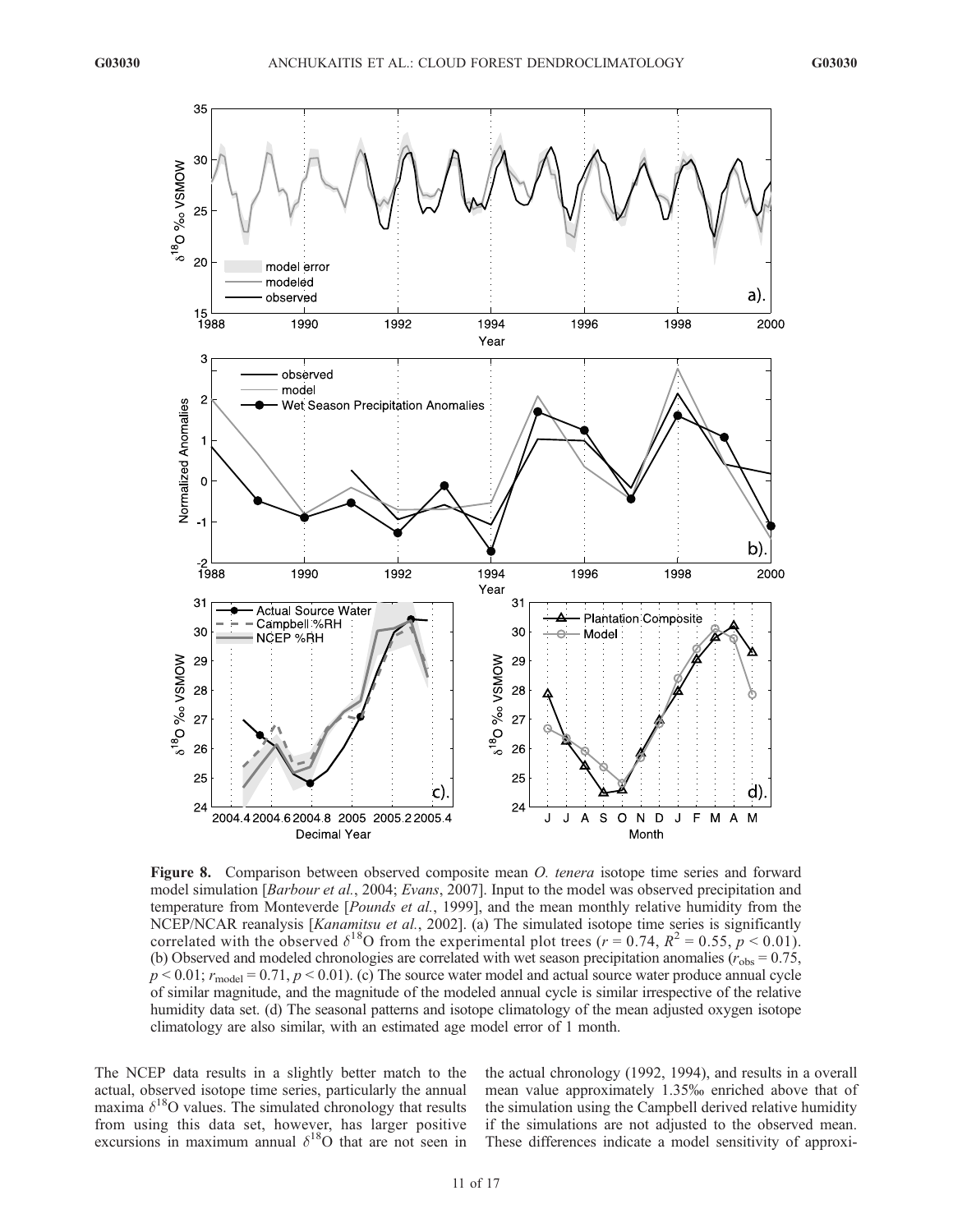mately  $-0.20\%$  for every percent increase in relative humidity.

[40] When compared over the limited period for which both climate data and volume-weighted seasonal  $\delta^{18}O$  of meteoric waters at Monteverde are available, the forward model simulations using calculated and observed source water isotope ratios show similar seasonal patterns and amplitudes (Figure 8c). The amount effect model (equation 5) reproduces the seasonal pattern of observed meteoric water  $\delta^{18}$ O on which it was based, with a slight loss of variance at the annual maxima and minima (Figure 8c). The modeled  $\alpha$ -cellulose  $\delta^{18}$ O cycle amplitude is also similar whether observed or modeled source water is used, and irrespective of the relative humidity data set. However, uncertainties in model parameters can result in a confidence interval up to 1.5% wide, particularly at the local maxima and minima of the simulated annual  $\delta^{18}O$  cycles. The seasonal pattern and mean annual isotope cycle in both simulated and observed *O. tenera* are quite similar, with an apparent age model bias of  $\pm 1$  month (Figure 8d). Some of this phase offset could be due to the necessary but probably simplistic assumption that growth rates are constant over the course of a year. In the absence of more frequent basal measurements, however, this assumption is reasonable and moreover does not influence our climatic interpretations.

## 5. Discussion

## 5.1. Annual Oxygen Isotope Cycles

[41] Annual  $\delta^{18}$ O cycles are clearly present in our set of O. tenera trees, and are sufficiently large and well defined that they are easily distinguished from the occasional smaller positive excursions at the time of the annual minima, which are probably the result of the existence and magnitude of the Central American midsummer (July and August) drought, which can be seen in some years (i.e., 1993) in both the observed and modeled  $\alpha$ -cellulose  $\delta^{18}$ O time series. The similarity between the measured radial growth rates from long-term monitoring and those derived from the age modeled isotope time series, and supported by the forward model simulations, demonstrates conclusively that the proxy  $\delta^{18}$ O chronology can be securely established using these cycles. Even given the potential uncertainties associated with both individual repeated basal growth measurements [Sheil, 2003; McLaughlin et al., 2003] and the increment estimates from age modeled  $\delta^{18}O$ , the consistency between the two data sets indicates the age model  $(1 \text{ cycle} = 1 \text{ year})$  is particularly robust. There is no indication from the isotope time series that the Ocotea tenera have a significant regular growth hiatus during the year, which is supported by comparison to our forward modeling results.

[42] Unlike traditional dendroclimatological approaches using tree ring widths or density, where massive sample replication and robust crossdating result in an overall composite age model error that is effectively negligible [Fritts, 1976], the smaller sample depth and limited opportunity for crossdating in our experimental plot  $\delta^{18}$ O chronology leaves open the possibility of error in assigning the isotope time series to calendar years. This is exacerbated here by the short length of the chronologies developed from our calibration set. Even in our O. tenera calibration samples, development of the age model is complicated by years where individual trees did not have appreciable basal growth, the reduced growth rates since  $\sim$ 1997, and gaps in the annual observational data. This latter factor is particularly important between 1997 and 2002, because sometime between 2001 and 2004 all basal growth in several trees in Trostles plot had ceased or slowed to imperceptible increments. For our *O. tenera* chronology, we estimate an age model error no larger than  $\pm 2$  years, based on the basal growth measurements and comparison with the forward model simulations. In unmonitored trees and particularly in trees growing at average rates less than 2 mm year<sup>-1</sup>, age model error might be determined by the range of possible realistic age models, and may be complemented by highresolution radiocarbon assays on the period since A.D. 1955 [Worbes and Junk, 1989]. Unfortunately, while the O. tenera in the experimental plots allow us to test and calibrate our proposed age model and detect the imprint of climate variability on the  $\delta^{18}O$  cycles, this early successional species is unlikely to provide the material for long isotope chronologies.

[43] There are several factors which could potentially complicate identification of annual isotope cycles. Long residence times for meteoric waters in the soil would result in temporal mixing of different seasonal water sources, which would both smooth and dampen the amplitude of the annual signal we seek for chronological control. Likewise, trees which access primarily deeper sources of groundwater would be relatively insensitive to the intraannual change in the  $\delta^{18}$ O of available moisture [cf. *Evans* and Schrag, 2004]. However, shallow rooting depths for cloud forest trees [Matelson et al., 1995] in response to soil nutrient availability should mean that shallow soil water is their primary moisture source and they do not have access, or need to access, deeper groundwaters. However, one alternative hypothesis for the lack of annual cycles in some of the forest trees analyzed here is that they are indeed able to access deeper groundwater or well-mixed stream waters, and are relatively insensitive to the seasonal  $\delta^{18}$ O cycle of meteoric waters.

[44] At the sampling resolution used in this study and given requirements for minimum  $\alpha$ -cellulose yield, growth rates had to be sufficiently rapid,  $\sim$ 2 mm per year, to allow for enough samples per year in order to sufficiently resolve the annual cycle and its amplitude, but not so rapid as to limit the ultimate length of the reconstruction. Slower growth rates make it difficult to resolve the full amplitude of the annual cycle given current analytical constraints. This can be partially addressed by using larger-diameter increment borers, whole cross-sections, or improved analytical procedures that require less cellulose for a precise measurement. Already, improvements in the techniques and technologies described and used here have reduced the amount of  $\alpha$ -cellulose required for precise  $\delta^{18}$ O measurements [Evans, 2008].

[45] There is an upward trend in the mean oxygen isotope ratio with elevation for all the trees (experimental plots and forest trees), when *Quercus* is excluded. While the trend is not statistically significant, it suggests that higher elevation trees may on average use more <sup>18</sup>O-enriched cloud water, which would be consistent with their position progressively closer to the continental divide and within the region of persistent cloud. Quercus appears to be a different case,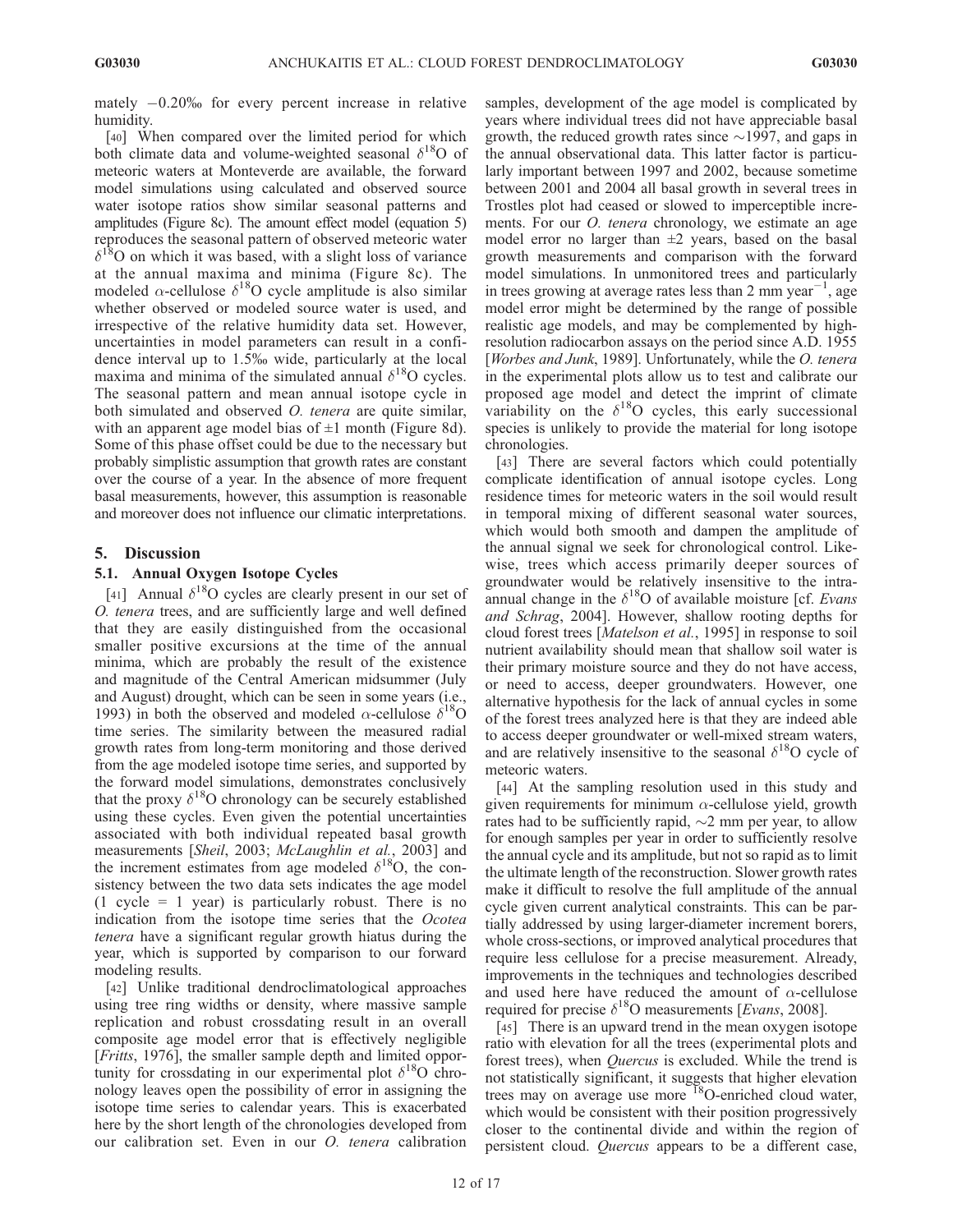with overall mean  $\delta^{18}$ O values substantially lower than other species, and a smaller average amplitude in MV05. Collectively, these data suggest that our Quercus preferentially sample soil water with a more negative  $\delta^{18}$ O. This could arise if the trees did not add basal growth during part of the transition or dry season, when  $\delta^{18}$ O values are higher. If Quercus ceased growth during part of the dry season, both the mean isotopic value and the annual cycle, where present, would preferentially reflect the more negative  $\delta^{18}$ O during the rainy season. Alternatively, this species may have access to some deeper soil water sources, which would also explain the suppressed amplitude of the mean annual cycle. Finally, if transpiration were more restricted in Quercus, potentially through particular physiological characteristics or structure of the leaves, enrichment of the source water in the leaves would be limited and the resultant cellulose would have a more negative  $\delta^{18}$ O value. In general, though there are several possible reasons why some of the forest trees studied here do not display annual cycles, the simplest cause may be that our sampling interval of 200  $\mu$ m failed to adequately resolve the annual cycle in very slow growing trees.

[46] Two robust features characterize the annual cycles in the forest trees considered here. The amplitude of the annual cycle decreases with elevation, and the ratio of the variance in the interannual amplitude to the mean annual cycle amplitude increases. The reduction in the amplitude of the annual cycle is likely related to longer soil water residence times and increased mixing of seasonal water sources, which in turn is probably a result of lower temperatures, increased cloud cover, and reduced solar irradiance at higher elevations within the orographic cloud bank. The increase in the ratio of the interannual cycle anomaly to the annual amplitude indicates that the higher elevation trees may be more sensitive to year-to-year variability than trees from the lower premontane forest. There are indications that this is related in some trees to larger interannual variations in the annual cycle maxima.

## 5.2. Climate Analysis

[47] Interannual anomalies in the amplitude of the O. tenera  $\delta^{18}$ O cycles are dominated by variability in the annual minima value, which in agreement with our conceptual model (Figure 1) is primarily controlled by the amount of rainfall received during the wet season (Figure 6d). There is little year-to-year variance in the annual maxima in the composite mean  $\delta^{18}$ O series from the experimental plots, with a small downward trend related primarily to a slight step change between 1996 and 1997. This downward trend might be related to increases in relative humidity or decreases in maximum temperatures [Pounds et al., 2006] over the common period, but missing from the  $\delta^{18}$ O maxima are distinct large positive anomalies which could be related to interannual temperature or relative humidity anomalies associated with El Niño events.

[48] The most likely reason for the lack of a clear dry season  $\delta^{18}$ O anomaly signal in the *O. tenera* series is the elevational position of our pilot calibration site at  $\sim$ 1410 m in the transitional region between premontane wet and cloud forest. At this lower elevation, the persistent cloud immersion that characterizes forests along the continental divide above 1500 m is considerably reduced, although mist can still be an important moisture source for vegetation. Trees in the premontane wet forest and below the mean lifting condensation level would be relatively insensitive to changes in orographic cloud base height and relative humidity since the magnitude of the local hydroclimatic alterations to fluctuations would therefore be relatively small. At higher elevations above the mean lifting condensation level, where forests are on average consistently within or at the margin of the prevailing orographic cloud bank, fluctuations between cloud and cloud-free conditions would be accompanied by rather large local changes in temperature, relative humidity, water vapor, and solar irradiance. Support for this interpretation comes from analysis of the canopy trees in which annual cycles were detected. In 3 out of the 5 forest trees with annual cycles, variance in annual maxima is greater than the annual minima.

[49] Additional complicating factors may arise from the heterogeneous nature of cloud cover [Clark et al., 2000; Haber, 2000; Guswa et al., 2007]. Gaps in the cordillera can allow orographic clouds to pass to lower elevations on the leeward side, often along stream courses. Likewise, topography may dictate the extent to which individual trees are exposed to direct tradewind moisture advection, and soil type and depth may influence the amount of source water buffering and soil water mixing that determines the baseline amplitude for the formation of annual  $\delta^{18}$ O cycles.

[50] There are indications that higher elevation trees show a greater sensitivity to year-to-year variability, particularly to dry season climate likely related to the influence of orographic clouds. This suggests that optimal sampling locations for reconstructing both cloudiness and the regional scale forcing associated with changes in cloud coverage and moisture advection will be at those elevations where the annual cycle is coherent and of a sufficient magnitude to be differentiated from short term fluctuations, but where highfrequency variance suggests sensitivity to these changes. Based on our pilot samples from forest canopy trees, Sapotaceae from the high elevation cloud forest may hold the most promise for the development of long paleoclimate records.

## 5.3. Forward Modeling

[51] The 14 environmental parameters from the model of Barbour et al. [2004] are assumed to be temporally stable [Evans, 2007], and therefore changes in the parameter set are predominantly reflected by changes in the overall mean of the series, and secondarily in the amplitude of the isotope time series. For instance, a change in the constrained effective length parameter (L, which controls the Peclet number  $\varphi$ ) of 1 mm can change both the mean and variance of the resulting isotope time series by approximately 0.4%; however, even large changes in this parameter [*Barbour et*] al., 2004] do not significantly change the pattern of year-toyear variability nor the seasonal cycle. Therefore while both the mean and variance of the simulated  $\delta^{18}$ O chronology can be influenced by uncertainty in model parameters, the seasonal and interannual patterns are predominately driven by the meteorological data themselves. The results from Figure 8c demonstrate that the interannual difference in the annual amplitude of the  $\delta^{18}$ O cycle imparted by uncertainties in the model parameter set may be as large as 1.5%, but this is almost entirely due to an overall inflation or dilation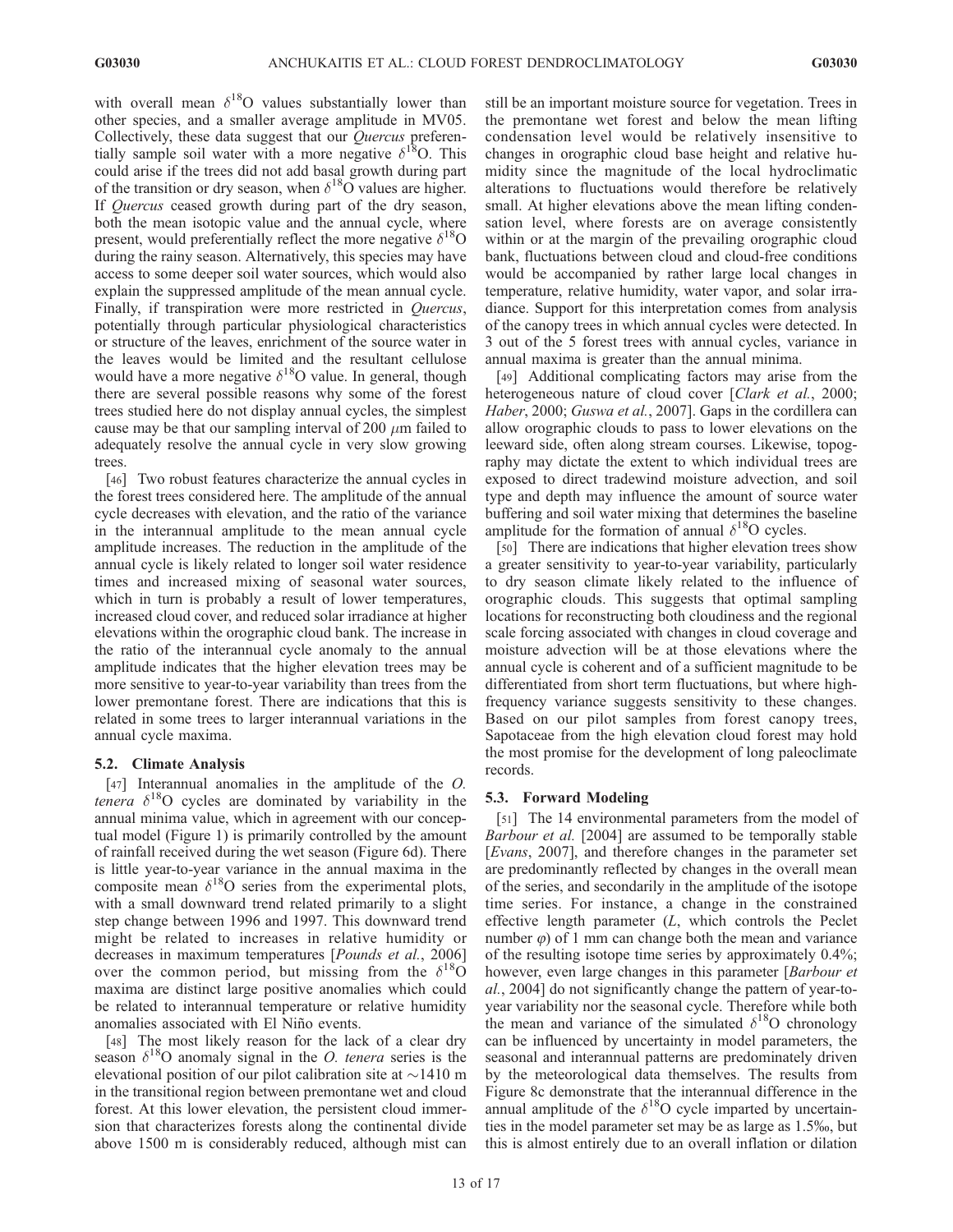of the time series variance. Additional uncertainty arises from the derived amount effect relationship, which accounts for only 56% of the observed isotopic variation in precipitation. Additional influences on precipitation  $\delta^{18}$ O probably include enrichment due to re-evaporation from the land surface [*Rhodes et al.*, 2006] and source isotopic composition, neither of which are captured by our regression model. In agreement with the findings of Evans [2007], however, we find that the overall structure and mean amplitude of the annual cycle is driven predominantly by the seasonal change in the  $\delta^{18}$ O related to changes in water sources as controlled primarily by the amount effect and, in this case, the additional contribution of cloud water during the dry season. It is clear, however, from interannual differences observed between model simulations using the two different relative humidity data sets, that differences in the input data can have an important influence on interannual patterns of variability. In general, neither relative humidity data set produces a substantially improved overall match to the observed experimental plot  $\delta^{18}$ O time series.

[52] More interesting is the disparity between the correlations with each simulation and wet season anomalies. Modeled  $\delta^{18}O$  values using the NCEP relative humidity data set show a weaker correlation with precipitation anomalies than the  $\delta^{18}$ O time series simulated from the calculated Campbell relative humidity, although the coefficient is more similar to the relationship between the observed O. tenera  $\delta^{18}$ O and wet season precipitation. This indicates that increased variability in relative humidity can have a substantial influence on the controls on the interannual patterns of variability. This suggests that samples within or at the boundary of the orographic cloud bank are likely to show great sensitivity to, and control by, changes in relative humidity and leeward-slope moisture advection than those below it. This finding, and the observations of increasing interannual variability relative to the mean annual  $\delta^{18}O$  with increases in elevation, will be used to guide future sampling strategies for the development of long chronologies.

[53] In Evans [2007], the Barbour et al. [2004] model was used to construct the interannual variability in the amplitude of the seasonal cycle, while the mean and variance were scaled to that of the observed  $\delta^{18}$ O time series. Here using the default parameterization from Evans [2007], even without mean adjustment, and using the relative humidity derived from the Campbell meteorological data [Pounds et al., 1999], the model actually reproduces the mean of the series within the precision of the instruments ( $\bar{x}_{model} = 26.52\%$ ,  $\bar{x}_{obs} = 26.27\%$ ), although this may simply be fortuitous, since as previously discussed large shifts in the overall mean can be the result of changing the model and source water parameters. The use of the soil water model in the place of variance adjustment also produced a simulated isotope series with similar mean amplitude and variance as the  $\delta^{18}$ O from *O. tenera*, and generally reproduced the visually coherent cyclicity of the actual time series. Most encouragingly, applying the soil water model reproduces the leading autocorrelation structure of the observed  $\delta^{18}O$  chronologies, as well as the pattern of interannual variability and the relationship between the annual amplitude anomalies and wet season precipitation amount (Figure 8c).

[54] The monthly mixing ratio of 30:70 (precipitation to prior soil water) implies a mean water residence time somewhat longer than would be calculated from the turnover rate reported from lowland tropical rain forest soils derived from tritium measurements by McGinnis et al. [1969] in Panama. However, *McGinnis et al.* [1969] estimated soil water flux for only the top 30 cm. Somewhat deeper soil water available to plants would presumably have a longer residence time. Additionally, reduced evapotranspiration due to persistent cloud cover, cooler temperatures, and higher relative humidity would likely increase water residence times in soils in tropical montane cloud forests.

[55] The most obvious discrepancy between the *O. tenera* composite mean time series, the simulated model, and local climate variability is the wet season minimum of 1991. Although one possible hypothesis is that the age model is incorrect, the 1991 negative anomaly is apparent in the  $\delta^{18}O$ from the most securely dated cores, those cores from tree NWT02, and there is no evidence from basal growth analysis to suggest an age adjustment of several years is warranted nor even realistic. Zonal winds across the Costa Rican cordillera were anomalously strong during the wet season in 1991 [*Kanamitsu et al.*, 2002], and high resolution gridded monthly precipitation data for Central America (Universidad Nacional Autónoma de México (UNAM) data from the Centro de Ciencias de la Atmósfera, served from http://iridl.ldeo.columbia.edu/SOURCES/.UNAM/.gridded/ .monthly/.v0705/ at the International Research Institute for Climate and Society (IRI), Columbia University.) also indicate that 1991 was one of the wettest rainy seasons (July through September) over the period 1901 to 2002 for the grid cell corresponding to Monteverde and northwestern Costa Rica, in contrast to the Monteverde rain gauge data.

## 5.4. Cloud Forest Isotope Dendroclimatology

[56] Our selection of tropical cloud forests as a site for tropical paleoclimate reconstruction parallels, in a somewhat paradoxical manner, the approach of classical dendroclimatology in seeking out sampling locations where trees are likely to be sensitive to relatively small changes in annual climate. In temperate regions and for trees with regular annual changes in morphology or wood density, these are typically dry or cold sites at the limits of a species range. For tropical isotope dendroclimatology, however, we seek sites which are wet enough to allow trees to grow throughout the year, yet are subjected to seasonal changes in the stable oxygen isotope composition of available moisture which provides the means of establishing annual chronology. In cloud forest environments, the largest interannual changes of interest are likely to be wet season rainfall and dry season cloudiness. As such, site selection for tropical isotope dendroclimatology is very different from that of classical field approaches in dendrochronology in terms of climate regimes, but the guiding principle is the same.

[57] Our approach to tropical isotope dendroclimatology [Evans and Schrag, 2004] has a closer methodological and procedural affinity to paleoclimate analysis using speleothems or corals than to classical dendrochronology. Despite rapid advances [Kornexl et al., 1999; Brendel et al., 2000; Evans, 2008], the analytical requirements for sample preparation and mass spectrometry still limit the number of samples and measurement replication that can be realisti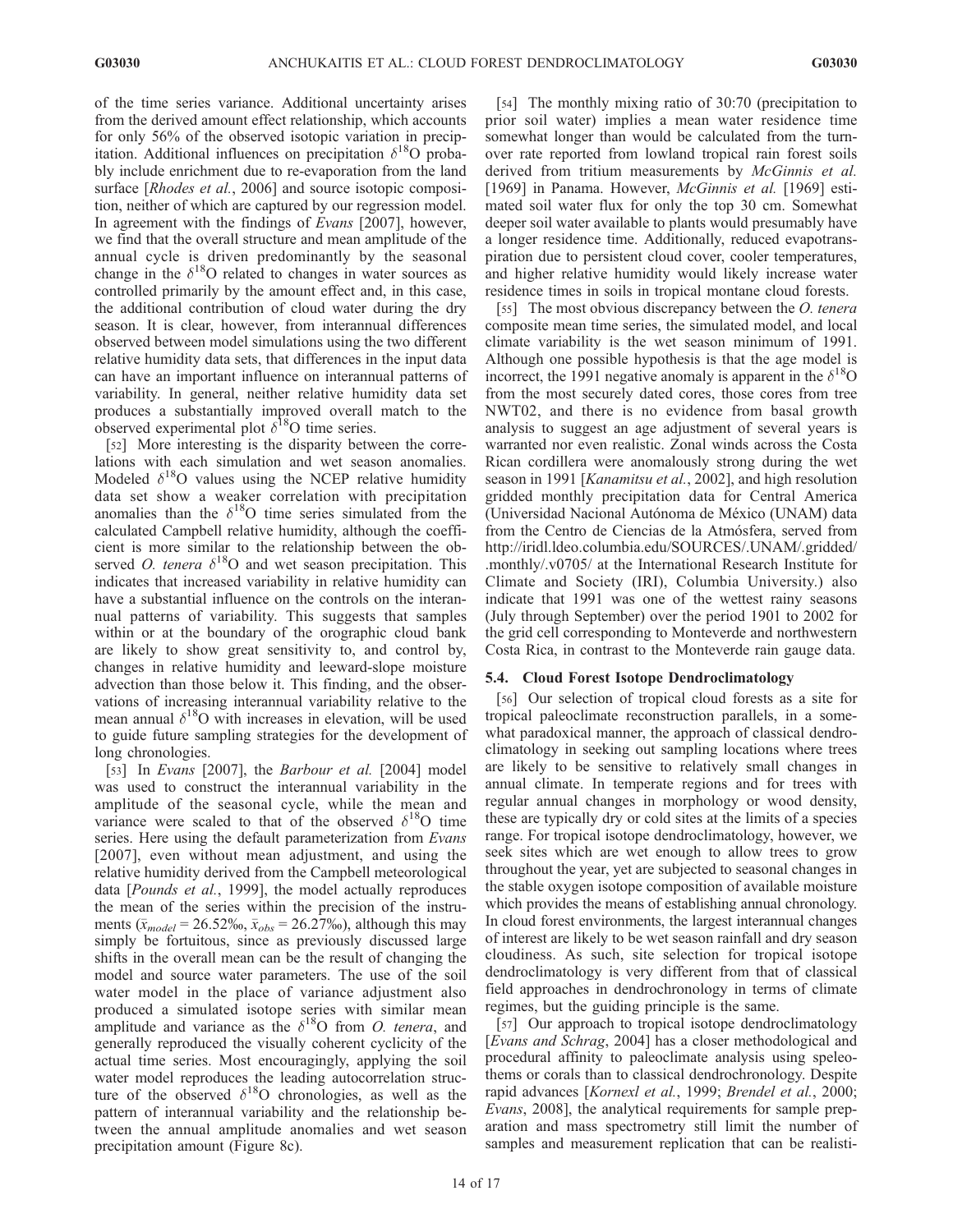cally achieved. The result is relatively large uncertainties (several years) in the age modeled chronologies. However, as demonstrated by McCarroll and Pawellek [1998] and Gagen et al. [2004], stable isotope ratios in tree ring chronologies often have a higher signal-to-noise ratio that ring width data. As a consequence, fewer chronologies may be required to achieve a robust common signal. For the Monteverde *O. tenera* chronology, 3 trees over the common period of overlap are sufficient to meet an Expressed Population Signal threshold (EPS [Wigley et al., 1984]) of 0.85. Furthermore, the protocols allow for the development of high-resolution terrestrial proxy records that bypasses some of the extant challenges to developing tropical ring width chronologies, and can be applied even when appropriate species for traditional dendrochronology cannot be identified. Application of these techniques will necessarily be guided by the specific research question and the ability of complementary proxies to provide the information necessary to address them. Cloud forests, given their biogeographical and hydrological importance at the regional scale, and their sensitivity to major modes of climate such as El Niño at the global scale [Loope and Giambelluca, 1998; Still et al., 1999; Pounds et al., 1999; Foster, 2001; Bush, 2002; Pounds et al., 2006] represent a particular ecosystem where the application of tropical isotope dendroclimatology can support an improved understanding of critical environmental processes across a range of spatiotemporal scales. Until recently, the relative inaccessibility of tropical cloud forests has spared them from the worst consequences of indiscriminate logging, increasing the likelihood that old trees might persist in these ecosystems throughout the tropics, providing a potential source of long-term paleoclimate information.

#### 6. Summary and Conclusions

[58] The results from our study clearly identify an annual isotope cycle in trees growing in experimental plots at lower cloud forest elevations that can be used to develop an annual chronology in the absence of annual rings. Interannual variability in the amplitude of the annual cycle is associated with wet season precipitation anomalies at our premontane wet forest calibration site. Our forward model simulations successfully reproduce the annual pattern of  $\delta^{18}$ O observed in our *O. tenera* trees and demonstrate a similar autocorrelation structure in both synthetic and actual isotope time series. The model also reproduces quite well the dependence of the interannual patterns of  $\delta^{18}$ O amplitude on the amount of wet season rainfall. Five mature canopy trees considered here from sites ranging from 1500 to 1660 m also show an annual isotope cycle, and two of these have  $\delta^{18}$ O cycles that can be consistently detected over their entire length. Collectively, these pilot results can help guide the future development of long climate reconstructions from older cloud forest trees. The results of our calibration study at Monteverde demonstrate that annual stable oxygen isotope cycles in tropical cloud forest trees can be used for both chronology development and the detection of climate variability, and can be applied to the development of climate reconstructions and the interpretation of recent trends in tropical montane forest hydroclimatology.

[59] Acknowledgments. We are grateful for comments and suggestions from Julio Betancourt, Malcolm Hughes, Mary Gagen, Alan Pounds, Julie Cole, Jonathan Overpeck, and Tim Shanahan. Greg Eischeid, John Buchanan, Mau-Chuang Foo, Brianna Muhlenkamp, Frank Joyce, Rex Adams, Arturo Cruz, Eladio Cruz, Koky Porras, Sarah White, and Lisa Wade provided excellent laboratory and field assistance and support. We appreciate technical instrumentation support and advice from Bruno Lavettre. Our thanks to the Organization for Tropical Studies (OTS) for assistance with permits and to the Tropical Science Center (CCT) for access to the Monteverde Cloud Forest Reserve (Rafael Bolaños and Carlos Hernandez). The Trostles and Stuckey families generously allowed us access to the Ocotea plots on their property at Monteverde. This research was supported by a graduate training fellowship from the NSF IGERT Program (DGE-0221594; K. J. Anchukaitis), a Graduate Research Environmental Fellowship (K.J. Anchukaitis) from the U.S. Department of Energy, National Science Foundation grants NSF/ATM-0349356 (CA-REER; M.N. Evans) and NSF/ATM-0321348 (MRI), and a pilot grant from the Biogeography Specialty Group of the Association of American Geographers (AAG; K.J. Anchukaitis). LDEO Contribution 7160.

#### References

- Anchukaitis, K. J., M. N. Evans, T. Lange, D. R. Smith, D. P. Schrag, and S. W. Leavitt (2008), Consequences of a rapid cellulose extraction technique for oxygen isotope and radiocarbon analyses, Anal. Chem., 80, 2035 – 2041, doi:10.1021/ac7020272.
- Barbour, M. M., U. Schurr, B. K. Henry, S. C. Wong, and G. D. Farquhar (2000), Variation in the oxygen isotope ratio of phloem sap sucrose from Castor Bean. Evidence in support of the Peclet effect, Plant Physiol.,  $123(2)$ , 671–680, doi:10.1104/pp.123.2.671.
- Barbour, M. M., A. S. Walcroft, and G. D. Farquhar (2002), Seasonal variation in  $\delta^{13}C$  and  $\delta^{18}O$  of cellulose from growth rings of *Pinus* radiata, Plant Cell Environ., 25(11), 1483 – 1499.
- Barbour, M. M., J. S. Roden, G. D. Farquhar, and J. R. Ehleringer (2004), Expressing leaf water and cellulose oxygen isotope ratios as enrichment above source water reveals evidence of a Peclet effect, Oecologia, 138(3), 426 – 435.
- Bauch, J., L. Quiros, G. Noldt, and P. Schmidt (2006), Study on the wood anatomy, annual wood increment and intra-annual growth dynamics of Podocarpus oleifolius var. macrostachyus from Costa Rica, J. Appl. Bot. Food Qual., 80(1), 19-24.
- Bradley, R., M. Vuille, H. Diaz, and W. Vergara (2006), Threats to water supplies in the tropical Andes, Science, 312(5781), 1755-1756, doi:10.1126/science.1128087.
- Brendel, O., P. P. M. Iannetta, and D. Stewart (2000), A rapid and simple method to isolate pure  $\alpha$ -cellulose, *Phytochem. Anal.*, 11, 7–10.
- Brienen, R., and P. Zuidema (2005), Relating tree growth to rainfall in Bolivian rain forests: A test for six species using tree ring analysis, Oecologia,  $146(1)$ ,  $1-12$ .
- Brown, A. D., and M. Kappelle (2001), Introducción a los bosques nublados del neotrópico: Una síntesis regional, in Bosques nublados del neotrópico, edited by M. Kappelle and A. D. Brown, pp. 25 – 40.
- Bruijnzeel, L. (1991), Hydrological impacts of tropical forest conversion, Nat. Resour., 27, 36-46.
- Bruijnzeel, L. A. (2001), Hydrology of tropical montane cloud forests: A reassessment, Land Use Water Resour. Res., 1, 1-18.
- Bruijnzeel, L. A. (2004), Hydrological functions of tropical forests: Not seeing hydrological functions of tropical forests: Not seeing the soil for the trees?, Agric. Ecosyst. Environ., 104, 185-228.
- Bruijnzeel, L. A., and J. Proctor (1995), Hydrology and biochemistry of tropical montane cloud forests: What do we really know?, in Tropical Montane Cloud Forests, edited by L. Hamilton, J. O. Juvik, and F. N. Scatena, Springer-Verlag, New York.
- Bruijnzeel, L. A., and E. J. Veneklaas (1998), Climatic conditions and tropical, montane forest productivity: The fog has not lifted yet, Ecology,  $79, 3 - 9.$
- Buckley, B. M., K. Palakit, K. Duangsathaporn, P. Sanguantham, and P. Prasomsin (2007), Decadal scale droughts over northwestern Thailand over the past 448 years: Links to the tropical Pacific and Indian Ocean sectors, Clim. Dyn.,  $29(1)$ ,  $63-71$ .
- Bush, M. B. (2002), Distributional change and conservation on the Andean flank: A palaeoecological perspective, Global Ecol. Biogeogr., 11, 463-473.
- Clark, K. L., N. M. Nadkarni, D. Schaefer, and H. L. Gholz (1998), Cloud water and precipitation chemistry in a tropical montane forest, Monteverde, Costa Rica, Atmos. Environ., 32, 1595-1603.
- Clark, K. L., R. O. Lawton, and P. R. Butler (2000), The physical environment, in Monteverde: Ecology and Conservation of a Tropical Cloud Forest, edited by N. M. Nadkarni and N. T. Wheelwright, pp.  $15-38$ , Oxford University Press, Oxford, U. K.
- D'Arrigo, R., R. Wilson, J. Palmer, P. Krusic, A. Curtis, J. Sakulich, S. Bijaksana, S. Zulaikah, and L. O. Ngkoimani (2006), Monsoon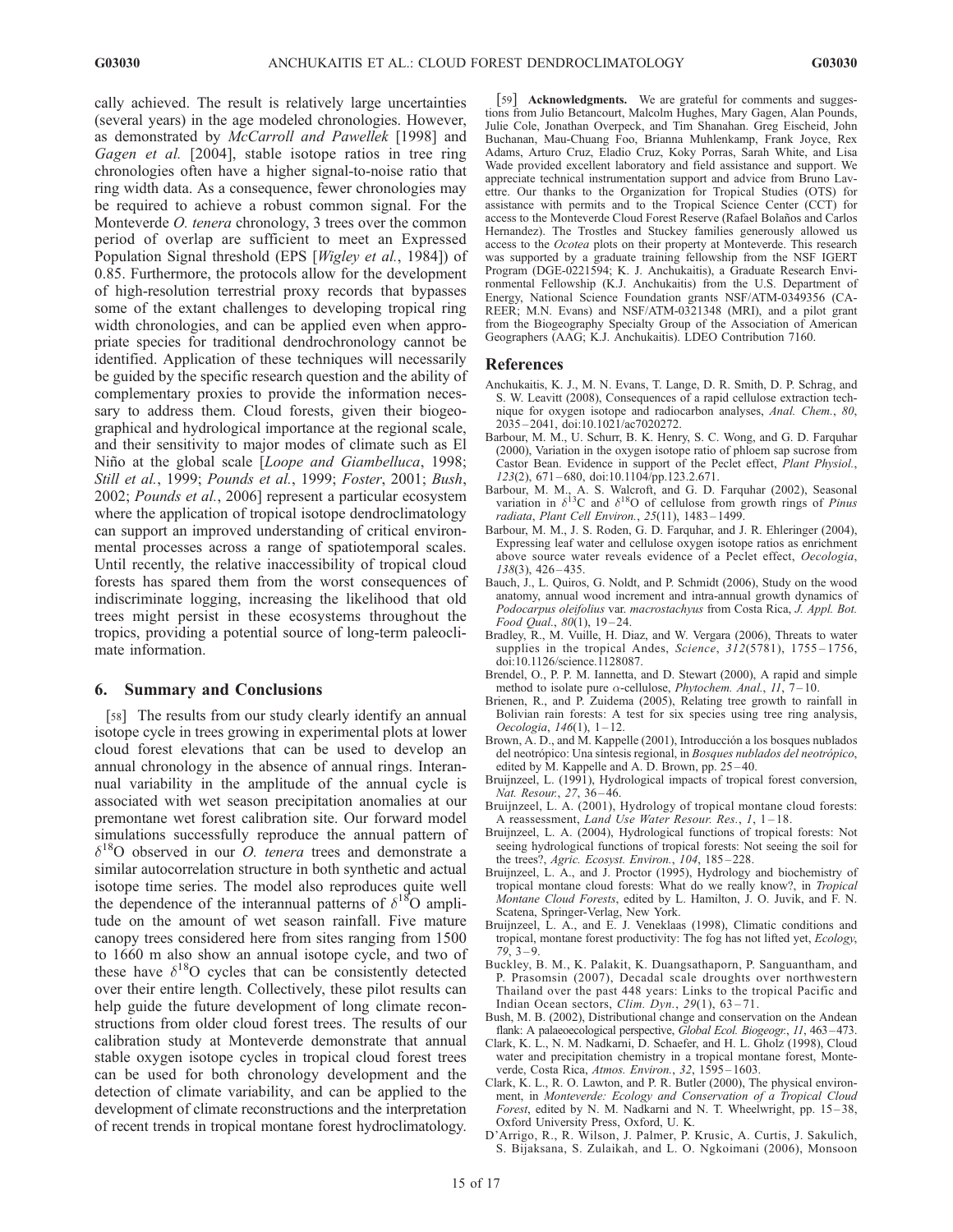drought over Java, Indonesia, during the past two centuries, Geophys. Res. Lett., 33, L04709, doi:10.1029/2005GL025465.

- Dawson, T. E. (1998), Fog in the California redwood forest: Ecosystem inputs and use by plants, Oecologia, 117, 476 – 485.
- Diaz, H. F., and N. E. Graham (1996), Recent changes in tropical freezing heights and the role of sea surface temperature, Nature,  $383$ ,  $152 - 155$ .
- Dünisch, O., J. Bauch, and L. Gasparotto (2002), Formation of increment zones and intraannual growth dynamics in the xylem of Swietenia macrophylla, Carapa guianensis, and Cedrela odorata (Meliaceae), IAWA J.,  $23.101 - 119.$
- Ebisuzaki, W. (1997), A method to estimate the statistical significance of a correlation when the data are serially correlated, J. Clim.,  $10(9)$ ,  $2147-2153$ .
- Evans, M. N. (2007), Toward forward modeling for paleoclimatic proxy signal calibration: A case study with oxygen isotopic composition of tropical woods, Geochem. Geophys. Geosyst., 8, Q07008, doi:10.1029/ 2006GC001406.
- Evans, M. N. (2008), A reactor for high temperature pyrolysis and oxygen isotopic analysis of cellulose via induction heating, Rapid Commun. Mass Spectrom., 22, 2211-2219.
- Evans, M. N., and D. P. Schrag (2004), A stable isotope-based approach to tropical dendroclimatology, Geochim. Cosmochim. Acta, 68, 3295 – 3305, doi:10.1016/j.gca.2004.01.0061353.
- February, E. C., and W. D. Stock (1998), An assessment of the dendrochronological potential of two Podocarpus species, Holocene, 8(6), 747.
- Feild, T. S., and T. E. Dawson (1998), Water sources used by Didymopanax pittieri at different life stages in a tropical cloud forest, Ecology, 79, 1448 – 1452.
- Fischer, D. T., and C. J. Still (2007), Evaluating patterns of fog water deposition and isotopic composition on the California Channel Islands, Water Resour. Res., 43, W04420, doi:10.1029/2006WR005124.
- Foster, P. (2001), The potential negative impacts of global climate change on tropical montane cloud forests, Earth Sci. Rev., 55, 73 – 106.
- Fritts, H. C. (1976), Tree Rings and Climate, Academic Press, New York.
- Gagen, M., D. McCarroll, and J. L. Edouard (2004), Latewood width, maximum density, and stable carbon isotope ratios of pine as climate indicators in a dry subalpine environment, French Alps, Arct. Antarc. Alp. Res., 36, 166-171.
- Gat, J. R. (1996), Oxygen and hydrogen isotopes in the hydrologic cycle, Annu. Rev. Earth Planet. Sci., 24, 225 – 262.
- Gonfiantini, R., M.-A. Roche, J.-C. Olivy, J.-C. Fontes, and G. M. Zuppi (2001), The altitude effect on the isotopic composition of tropical rains, Chem. Geol., 181(147-167).
- Guswa, A. J., A. L. Rhodes, and S. E. Newell (2007), Importance of orographic precipitation to the water resources of Monteverde, Costa Rica, Adv. Water Res., 30(10), 2098-2112, doi:10.1016/j.advwatres. 2006.07.008.
- Haber, W. A. (2000), Plants and vegetation, in Monteverde: Ecology and Conservation of a Tropical Cloud Forest, edited by N. M. Nadkarni and N. T. Wheelwright, pp. 39 – 70, Oxford Univ. Press, Oxford, U. K.
- Hamilton, L. S., J. O. Juvik, and F. N. Scatena (Eds.) (1995), Tropical Montane Cloud Forests, Springer-Verlag.
- Holder, C. D. (2004), Rainfall interception and fog precipitation in a tropical montane cloud forest of Guatemala, For. Ecol. Manage., 190, 373-384.
- Ingraham, N. (1998), Isotopic variations in precipitation, in Isotope Tracers in Catchment Hydrology, edited by C. K. J. McDonnell, Elsevier Press, Amsterdam, Netherlands.
- Ingraham, N., and R. Matthews (1990), A stable isotopic study of fog the Point Reyes Peninsula, California, USA, Chem. Geol., 80, 281 – 290.
- Ingraham, N. L., and R. Matthews (1995), The importance of fog-drip water to vegetation - Point Reyes Peninsula, California, J. Hydrol.,  $164(1-4)$ , 269 – 285.
- Jarvis, P. G., and K. G. McNaughton (1986), Stomatal control of transpiration: Scaling up from leaf to region., Adv. Ecol. Res., 15, 1-50.
- Kanamitsu, M., W. Ebisuzaki, J. Woollen, S. Yang, J. Hnilo, M. Fiorino, and G. Potter (2002), NCEP-DOE AMIP-II Reanalysis (R-2), Bull. Am. Meteorol. Soc, 83(11), 1631-1643.
- Kapos, V., and E. V. J. Tanner (1985), Water relations of Jamaican upper montane rain forest trees, Ecology, 66(1), 241-250.
- Kornexl, B. E., M. Gehre, R. Höfling, and R. A. Werner (1999), On-line O measurement of organic and inorganic substances, Rapid Commun. Mass Spectrom., 13, 1685-1693.
- Lachniet, M. S., and W. P. Patterson (2002), Stable isotope values of Costa Rican surface waters, J. Hydrol., 260, 135-150.
- Lawton, R. O., U. S. Nair, R. A. Pielke, and R. M. Welch (2001), Climatic impact of tropical lowland deforestation on nearby montane cloud forests, Science, 294, 584-587.
- Linacre, E. (1964), A note on a feature of leaf and air temperatures, Agric. Meteorol., 1(1), 66-72.
- Loope, L. L., and T. W. Giambelluca (1998), Vulnerability of island tropical montane cloud forests to climate change, with special reference to East Maui, Hawaii, Clim. Change, 39, 503-517.
- Magaña, V., J. A. Amador, and S. Medina (1999), The midsummer drought over Mexico and Central America, J. Clim., 12(6), 1577–1588.
- Matelson, T. J., N. M. Nadkarni, and R. Solano (1995), Tree damage and annual mortality in a montane forest in Monteverde, Costa Rica, Biotropica, 27, 441 – 447.
- McCarroll, D., and F. Pawellek (1998), Stable carbon isotope ratios of latewood cellulose in Pinus sylvestris from northern Finland: Variability and signal-strength,  $Holocene$ ,  $8(6)$ ,  $675-684$ .
- McGinnis, J. T., F. B. Golley, R. G. Clements, G. I. Child, and M. J. Duever (1969), Elemental and hydrologic budgets of the Panamanian tropical moist forest, Bioscience, 19(8), 697 – 700.
- McLaughlin, S. B., S. D. Wullschleger, and M. Nosal (2003), Diurnal and seasonal changes in stem increment and water use by yellow poplar trees in response to environmental stress, *Tree Physiol.*, 23, 1125-1136.
- Nadkarni, N. M., and N. T. Wheelwright (Eds.) (2000), Monteverde: Ecology and Conservation of a Tropical Cloud Forest, Oxford Univ. Press, Oxford, U. K.
- Nair, U. S., R. O. Lawton, R. M. Welch, and R. A. Pielke Sr. (2003), Impact of land use on Costa Rican tropical montane cloud forests: Sensitivity of cumulus cloud field characteristics to lowland deforestation, J. Geophys. Res., 108(D7), 4206, doi:10.1029/2001JD001135.
- Pounds, J. A., M. Fogden, and J. H. Campbell (1999), Biological response to climate change on a tropical mountain, Nature, 398, 611-615.
- Pounds, J. A., et al. (2006), Widespread amphibian extinctions from epidemic disease driven by global warming,  $\hat{N}$ ature, 439(7073), 161-167.
- Rhodes, A. L., A. J. Guswa, and S. E. Newell (2006), Seasonal variation in the stable isotopic composition of precipitation in the tropical montane forests of Monteverde, Costa Rica, Water Resour. Res., 42, W11402, doi:10.1029/2005WR004535.
- Robertson, I., C. A. Froyd, R. P. D. Walsh, D. M. Newbery, S. Woodborne, and R. C. Ong (2004), The dating of dipterocarp tree rings: Establishing a record of carbon cycling and climatic change in the tropics, J. Quat. Sci., 19, 657 – 664.
- Roden, J. S., G. Lin, and J. R. Ehleringer (2000), A mechanistic model for interpretation of hydrogen and oxygen ratios in tree-ring cellulose, Geochim. Cosmochim. Acta, 64,  $21 - 35$ .
- Root, T. L., J. T. Price, K. R. Hall, S. H. Schneider, C. Rosenzweig, and J. A. Pounds (2003), Fingerprints of global warming on wild animals and plants, Nature, 421, 57 – 60.
- Schmid, S. (2004), Water and ion fluxes to a tropical montane cloud forest ecosystem in Costa Rica, Master's thesis, University of Bern.
- Scholl, M. A., T. W. Giambelluca, S. B. Gingerich, M. A. Nullet, and L. L. Loope (2007), Cloud water in windward and leeward mountain forests: The stable isotope signature of orographic cloud water, Water Resour. Res., 43, W12411, doi:10.1029/2007WR006011.
- Sheil, D. (2003), Growth assessment in tropical trees: Large daily diameter fluctuations and their concealment by dendrometer bands, Can. J. For.  $Res., 33(10), 2027 - 2035.$
- Stadtmüller, T. (1987), Cloud forests in the humid tropics, United Nations University.
- Still, C., P. Foster, and S. Schneider (1999), Simulating the effects of climate change on tropical montane cloud forests, Nature, 398, 608-610.
- Therrell, M. D., D. W. Stahle, L. P. Ries, and H. H. Shugart (2006), Treering reconstructed rainfall variability in Zimbabwe, Clim. Dyn., 26(7),  $677 - 685.$
- van Dijk, A., and L. Bruijnzeel (2001), Modelling rainfall interception by vegetation of variable density using an adapted analytical model: Part 2. Model validation for a tropical upland mixed cropping system, J. Hydrol., 247, 239 – 262.
- Wheelwright, N. T., and A. Bruneau (1992), Population sex ratios and spatial distribution of Ocotea tenera (Lauraceae) trees in a tropical forest, J. Ecol., 80(3), 425 – 432.
- Wheelwright, N. T., and B. A. Logan (2004), Previous-year reproduction reduces photosynthetic capacity and slows lifetime growth in females of a neotropical tree, Proc. Natl. Acad. Sci., 101(21), 8051-8055.
- Wigley, T. M. L., K. R. Briffa, and P. D. Jones (1984), On the average value of correlated time series, with applications in dendroclimatology and hydrometeorology, J. Clim. Appl. Meteorol., 23, 201-213.
- Worbes, M. (2002), One hundred years of tree-ring research in the tropics a brief history and an outlook to future challenges, Dendrochronologia,  $20(1-2), 217-231.$
- Worbes, M., and W. Junk (1989), Dating tropical trees by means of C14 from bomb tests, Ecology, 70, 503 – 507.

 K. J. Anchukaitis, Lamont-Doherty Earth Observatory, Columbia University, 61 Route 9W, Palisades, NY 10946, USA. (kja@ldeo.columbia.edu)